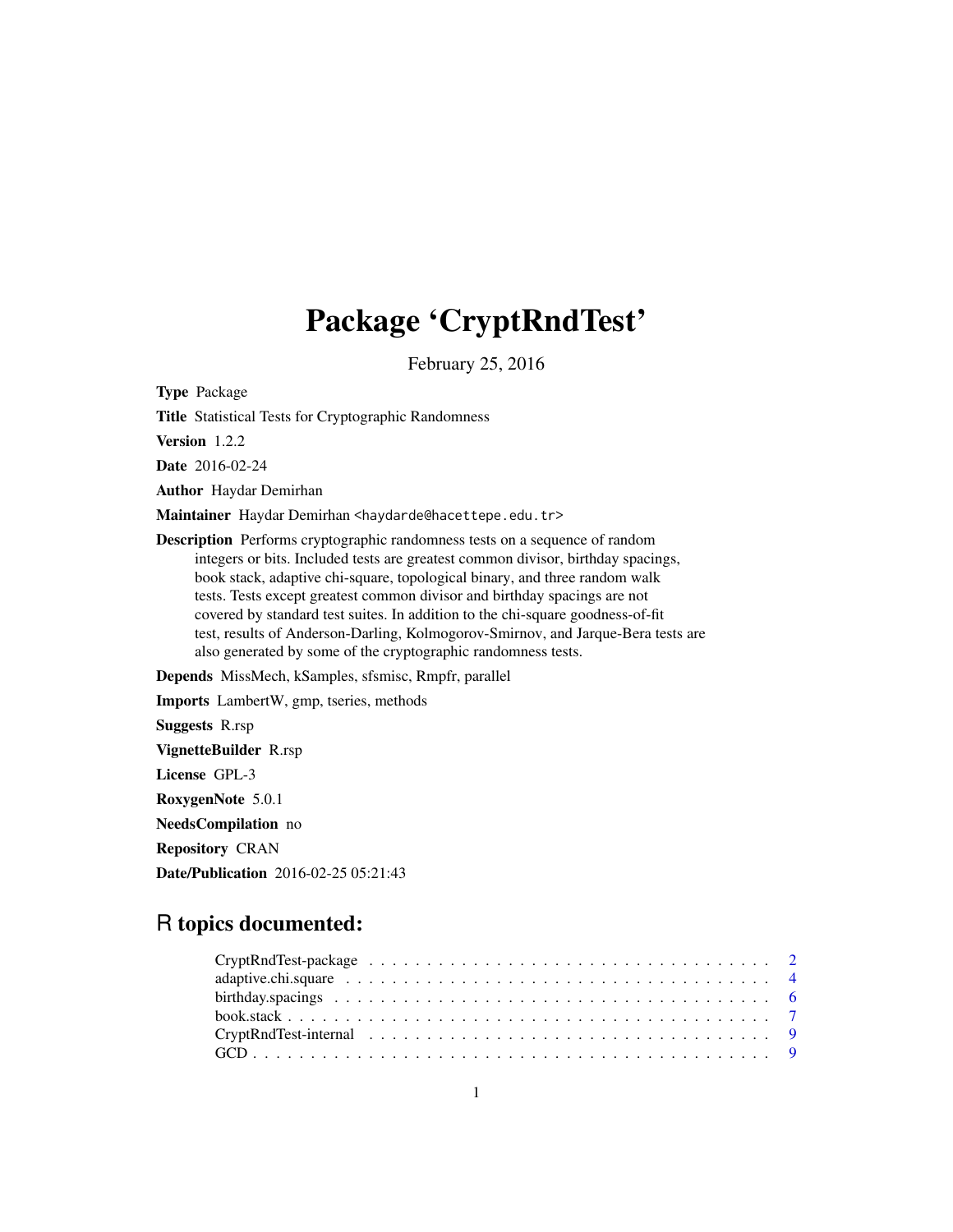<span id="page-1-0"></span>

| Index |  |
|-------|--|
|       |  |
|       |  |
|       |  |
|       |  |
|       |  |
|       |  |
|       |  |
|       |  |
|       |  |
|       |  |

CryptRndTest-package *Statistical Tests for Cryptographic Randomness*

## Description

Performs cryptographic randomness tests on a sequence of random integers or bits. Included tests are greatest common divisor, birthday spacings, book stack, adaptive chi-square, topological binary, and three random walk tests. Tests except greatest common divisor and birthday spacings are not covered by standard test suites. In addition to the chi-square goodness-of-fit test, results of Anderson-Darling, Kolmogorov-Smirnov, and Jarque-Bera tests are also generated by some of the cryptographic randomness tests. Additionally, it includes functions for the calculation of greatest common divisor, the Stirling numbers of the second kind, critical value of the topological binary test, and base conversions from base 2 to 10 and vice versa.

## Details

| Package: | CryptRndTest |
|----------|--------------|
| Type:    | Package      |
| Version: | 1.2.1        |
| Date:    | 2015-12-24   |
| License: | $GPL-3$      |

To test statistical randomness of cryptographic randomness use functions birthday.spacings and GCD.test for testing sequences of integers, functions adaptive.chi.square and book.stack for testing sequences of integers or bits, and use functions random.walk.tests and topological.binary for testing sequences of bits. The function random.walk.tests performs random walk-excursion, random walk-expansion, and random walk-height tests.

Additionally, use the function GCD.q to compute greatest common divisor (GCD), the number of iterations required to find GCD, and the sequence of partial quotients for two integers. Use the function GCD to compute GCD and the number iterations required to find GCD, recursively. Use the function GCD.big to compute GCD, the number iterations required to find GCD, and the sequence of partial quotients for two big integers. Use the function Strlng2 to compute the Stirling numbers of the second kind in an approximate manner when the inputs are large. Use the function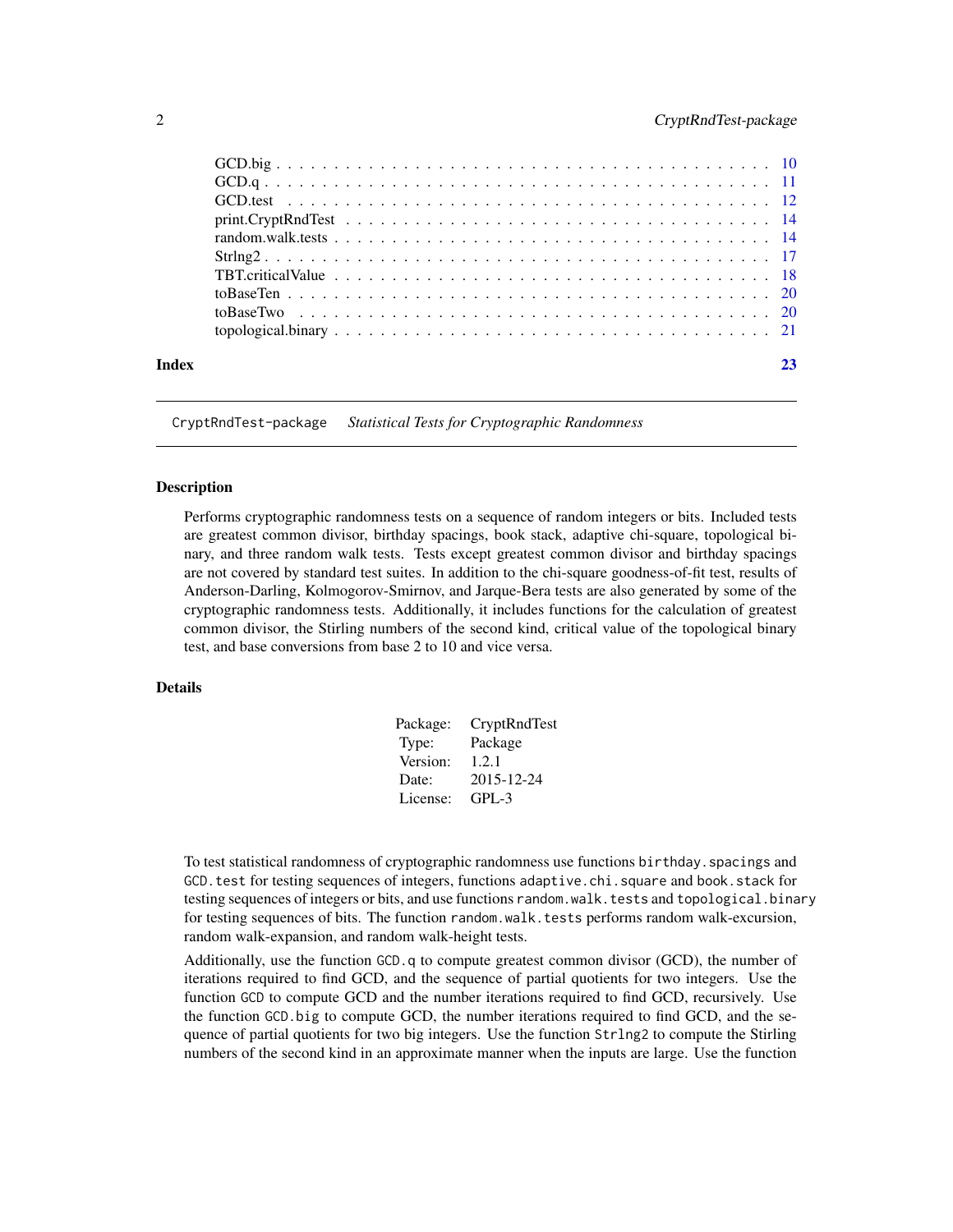## <span id="page-2-0"></span>CryptRndTest-package 3

TBT.criticalValue to compute the critical value for the topological binary test at a given level of significance. Use the function toBaseTwo to convert integers (including big integers) from base 10 to 2. Use the function toBaseTen to convert binary sequences (including long binary sequences) from base 2 to 10.

### **Note**

Acknowledgement: The package CryptRndTest is based upon work supported by The Scientific and Technological Research Council of Turkey (TUBITAK) under Grant No. 114F249 of ARDEB-3001 grant.

## Author(s)

Haydar Demirhan

Maintainer: Haydar Demirhan <haydarde@hacettepe.edu.tr>

### References

Alcover, P.M., Guillamon, A., Ruiz, M.C., A new randomness test for bit sequences. Informatica (2013), 24(3), 339–356.

Bleick, W.W., Wang, P.C.C., Asymptotics of Stirling Numbers of the Second Kind. Proceedings of the American Mathematical Society (1974), 42(2), 575–580.

Doganaksoy, A., Calik, C., Sulak, F., Turan, M.S., New randomness tests using random walk, In: National Cryptology Symposium II, (2006), Ankara, Turkey.

Marsaglia, G., Tsang, W.W., Some Difficult-to-pass tests of randomness. Journal of Statistical Software (2002), 7(3).

Ryabko, B.Ya., Monarev, V.A., Using information theory approach to randomness testing. Journal of Statistical Planning and Inference (2005), 133, 95–110.

Ryabko, B.Ya., Stognienko, V.S., Shokin Yu.I., A new test for randomness and its application to some cryptographic problems. Journal of Statistical Planning and Inference (2004), 123, 365–376.

Temme, N.M., Asymptotic estimates of Stirling numbers. Studies in Applied Mathematics (1993), 89, 233–243.

## See Also

[adaptive.chi.square](#page-3-1), [birthday.spacings](#page-5-1), [book.stack](#page-6-1), [GCD.test](#page-11-1), [GCD](#page-8-1).gCD.q, [GCD.big](#page-9-1), [random.walk.tests](#page-13-1), [topological.binary](#page-20-1), [Strlng2](#page-16-1), [Stirling2](#page-0-0)

```
# ----- General settings ---
RNGkind(kind = "Super-Duper")
B=8 # Bit length is 8.
k=2000 # Generate 20000 integers.
alpha=0.05
# ----- Adaptive chi-square -----
A=0
```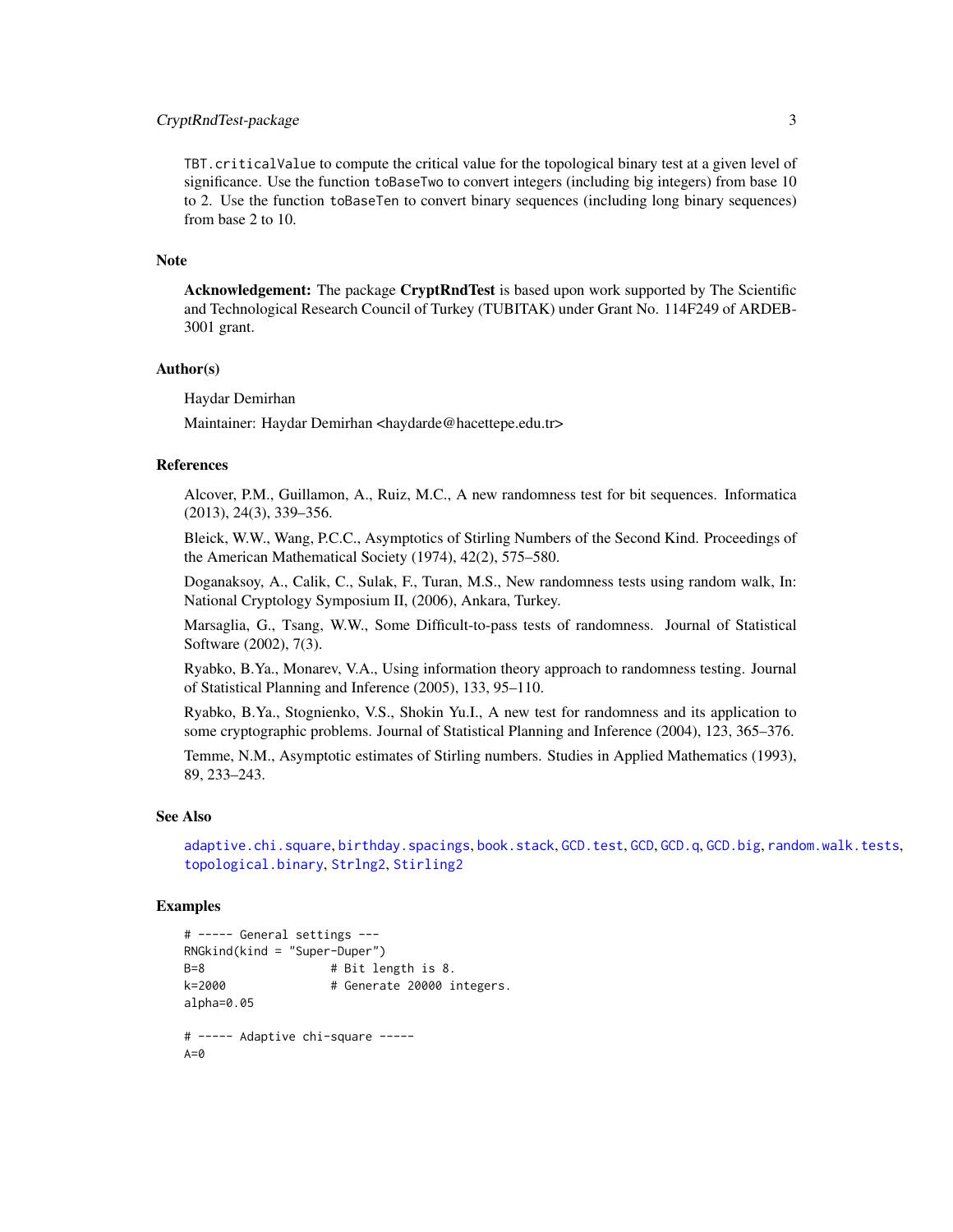```
A=round(runif(k,0,(2^B-1)))
S=2 # Divide alphabet to two sub-sets.
test1=adaptive.chi.square(x=A, B, S, alpha, bit = FALSE)
print(test1)
# ----- Birthday Spacings -----
m=16 # Number of birthdays is 16.
n=2^{8}B # Length of year is 256.
lambda=(m^3)/(4*n)x=round(runif(k,0,(2^B-1)))
test2=birthday.spacings(x, m, n, alpha, lambda, num.class=10)
print(test2)
# ----- Book Stack -----
n=B*(2^(B/2)) # Number of required bits.
N=n/B N=n/B # Number of integers to be generated.
A=0A=round(runif(N,0,(2^B-1)))
K=2 # Divide alphabet to two sub-sets.
test3 = book.setack(x=A, B, k = K, alpha, bit = FALSE)print(test3)
# ----- Toplogical Binary Test -----
dat=round(runif(k,0,(2^B-1)))
x=sfsmisc::digitsBase(dat, base= 2, B) #Convert to base 2
critical.value=150 #Obtained for B=8
test4=topological.binary(x, B, alpha, critical.value)
print(test4)
# ----- Other Functions -----
# ----- GCD -----
result=GCD(45,2)
print(result)
result=GCD(321235,25521)
print(result)
# ----- Striling 2 -----
Strlng2(1500,410,log=TRUE) # Large values of n and k
```
<span id="page-3-1"></span>adaptive.chi.square *Adaptive Chi-Square Test*

## **Description**

Performs Adaptive Chi-Square test of Ryabko et al.(2004) to evaluate the randomness of an RNG.

### Usage

```
adaptive.chi.square(x, B, S, alpha = 0.05, prop=0.5, bit=FALSE)
```
<span id="page-3-0"></span>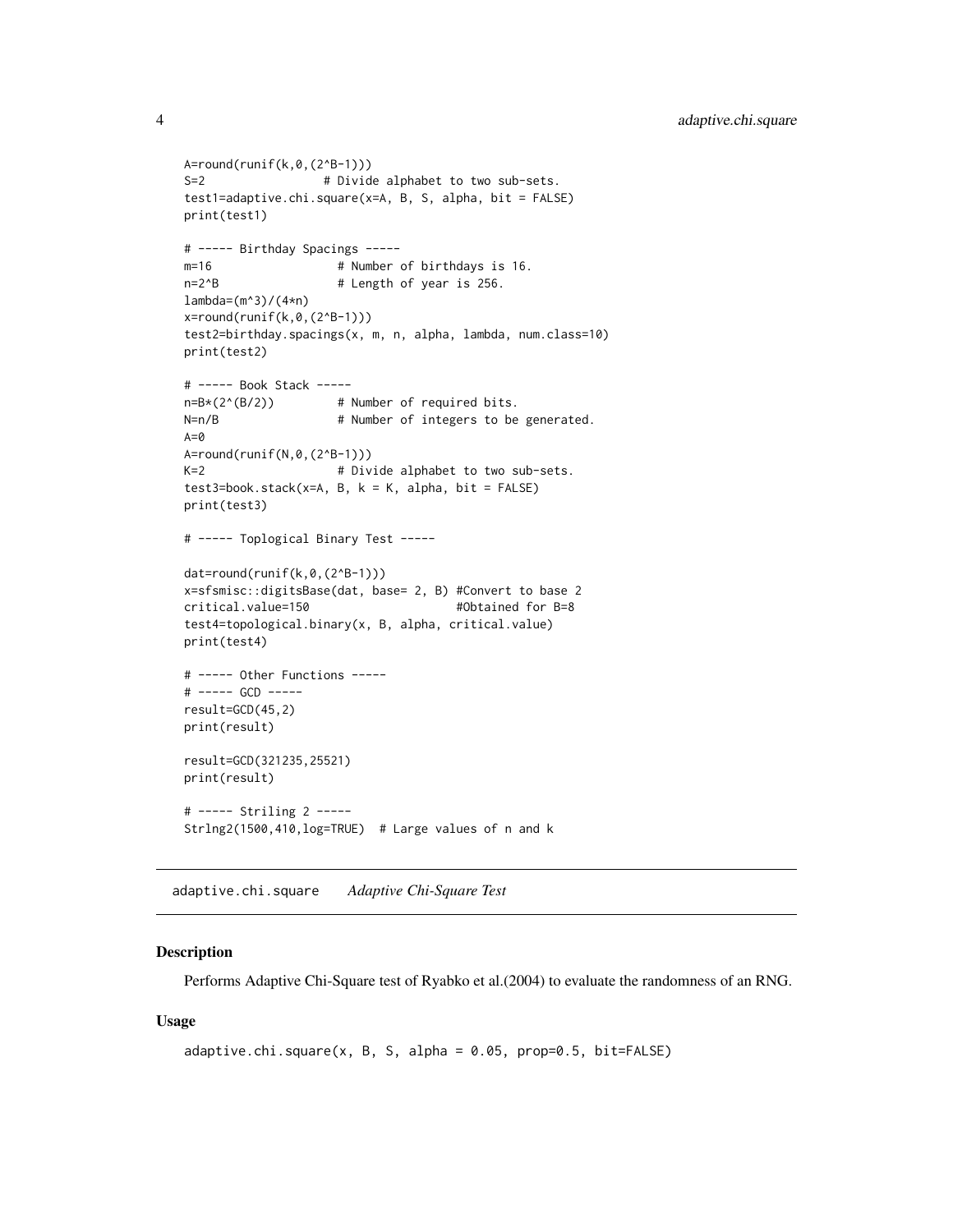### **Arguments**

| X     | a vector or matrix that includes random data. See details for further information.                                         |
|-------|----------------------------------------------------------------------------------------------------------------------------|
| B     | the length of words (B-bit) that the chippered file will be divided into.                                                  |
| S.    | the number of subsets where letters of an alphabet are combined, and $S \geq 2$                                            |
| alpha | a predetermined value of significance level with the default value of 0.05.                                                |
| prop  | a predetermined value of proportion of training data set.                                                                  |
| bit   | if x contains a sequence of bits, bit is set TRUE. Otherwise, a sequence of inte-<br>gers is entered and bit is set FALSE. |

## Details

It is possible to apply adaptive Chi-Square to smaller samples than that required for the regular chi-square test.

If x contains a sequence of bits, then x should be a matrix of  $Bxk$ , where k is the number of words (integers) generated by the RNG of interest. Otherwise,  $x$  is a  $kx1$  vector of the words. Because bits will be converted to base 10 before application of the test, implementation time will be shorter with integer input.

The degrees of freedom of the resulting chi-square test is  $S-1$ . The value of S should be much less than  $2^B$ .

## Value

| statistic   | calculated value of the test statistic.      |
|-------------|----------------------------------------------|
| p.value     | p-value of the test.                         |
| result.acsq | returns 0 if H0 is rejected and 1 otherwise. |

## Author(s)

Haydar Demirhan

Maintainer: Haydar Demirhan <haydarde@hacettepe.edu.tr>

### References

Ryabko, B.Ya., Stognienko, V.S., Shokin Yu.I., A new test for randomness and its application to some cryptographic problems. Journal of Statistical Planning and Inference (2004), 123, 365–376.

```
RNGkind(kind = "Super-Duper")
B=16 # Bit length is 16.
k=5000   # Generate 5000 integers.
x=0x=round(runif(k,0,(2^B-1)))
S=2 # Divide alphabet to two subsets.
alpha = 0.05test=adaptive.chi.square(x, B, S, alpha, bit =FALSE)
print(test)
```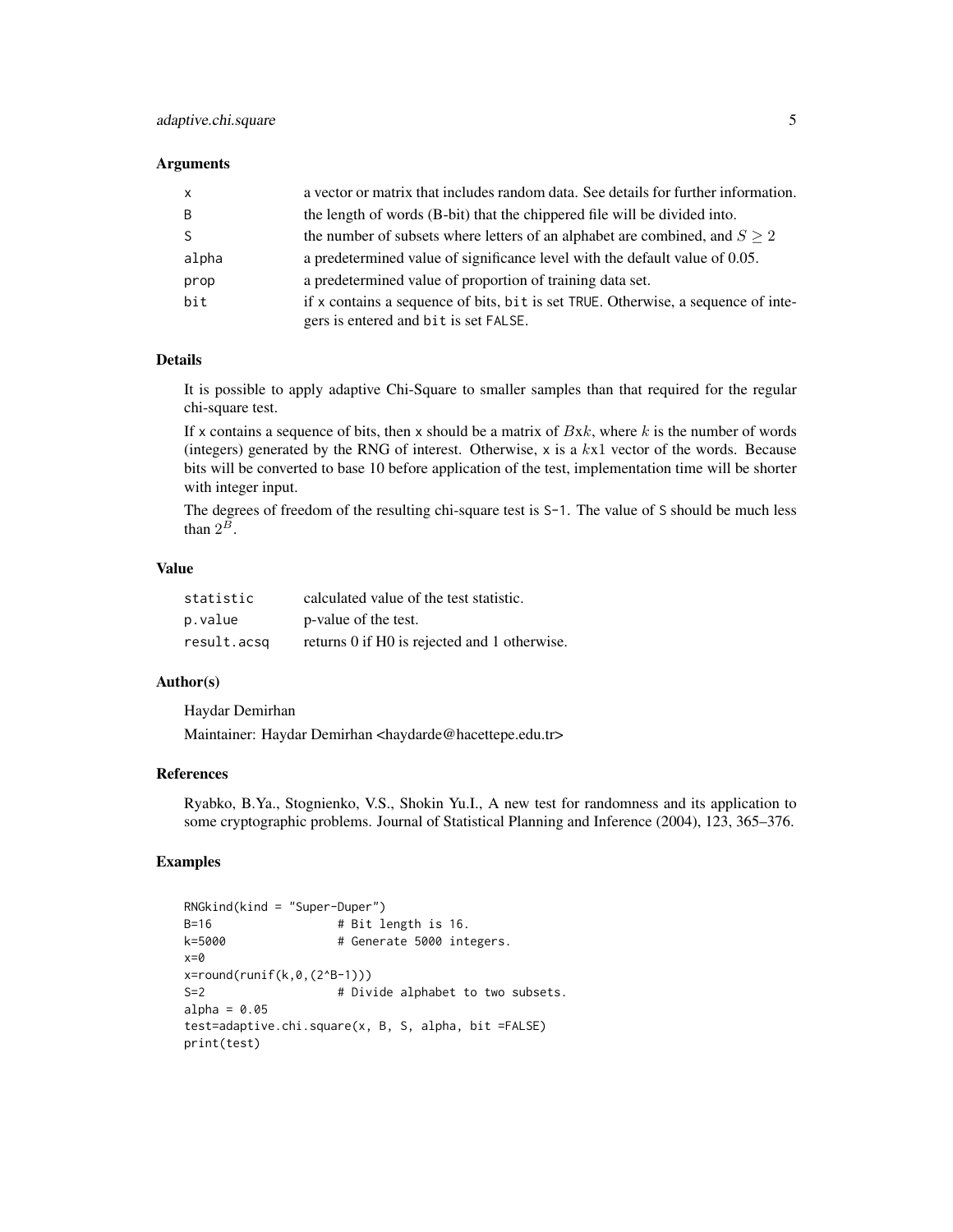### <span id="page-5-1"></span><span id="page-5-0"></span>Description

Performs Birthday Spacings test of Marsaglia and Tsang (2002) to evaluate the randomness of an RNG. The Kolmogorov-Smirnov, Anderson-Darling, and Chi-Square tests are applied as goodnessof-fit tests.

### Usage

```
birthday.spacings(x, m = 128, n = 2^16, alpha = 0.05, lambda, num.class = 10)
```
## Arguments

| $\mathsf{x}$ | a vector that includes random integers.                                                                                                      |
|--------------|----------------------------------------------------------------------------------------------------------------------------------------------|
| m            | the number of birthdays.                                                                                                                     |
| n            | the length of year.                                                                                                                          |
| alpha        | a predetermined value of significance level with the default value of 0.05.                                                                  |
| lambda       | mean of Poisson distribution that constitutes theoretical cumulative distribution<br>function in goodness-of-fit tests. See Details section. |
| num.class    | number of classes in the constructed frequency table for goodness-of-fit testing.                                                            |

## Details

This is one of the "difficult to pass tests" that RNG's that are able to pass this set of tests possibly pass most of the tests included in the Diehard Battery of Tests.

To conduct the test,  $m$  birthdays are randomly chosen from a year composed of  $n$  days. When the birthdays are sorted, asymptotic distribution of the number of duplicated values among the spacings between birthdays is Poisson with mean  $\lambda = m^3/(4n)$ . For most of the cases, this formula for lambda is useful. However, user should check suitability of the value entered for lambda. Note that some suitable values for m and n are given by Marsaglia and Tsang (2002).

The argument num.class should be increased along with increasing bit-length. It can be set to 5 for testing with 8-bit and to 10 for testing with 16-bit and higher.

### Value

| AD.statistic | calculated value of the test statistic of Anderson-Darling goodness-of-fit test.         |
|--------------|------------------------------------------------------------------------------------------|
| AD.pvalue    | p-value of the test of Anderson-Darling goodness-of-fit test.                            |
| AD.result    | returns 0 if H0 is rejected and 1 otherwise in Anderson-Darling goodness-of-fit<br>test. |
| KS.statistic | calculated value of the test statistic of Kolmogorov-Smirnov goodness-of-fit test.       |
| KS.pvalue    | p-value of the test of Kolmogorov-Smirnov goodness-of-fit test.                          |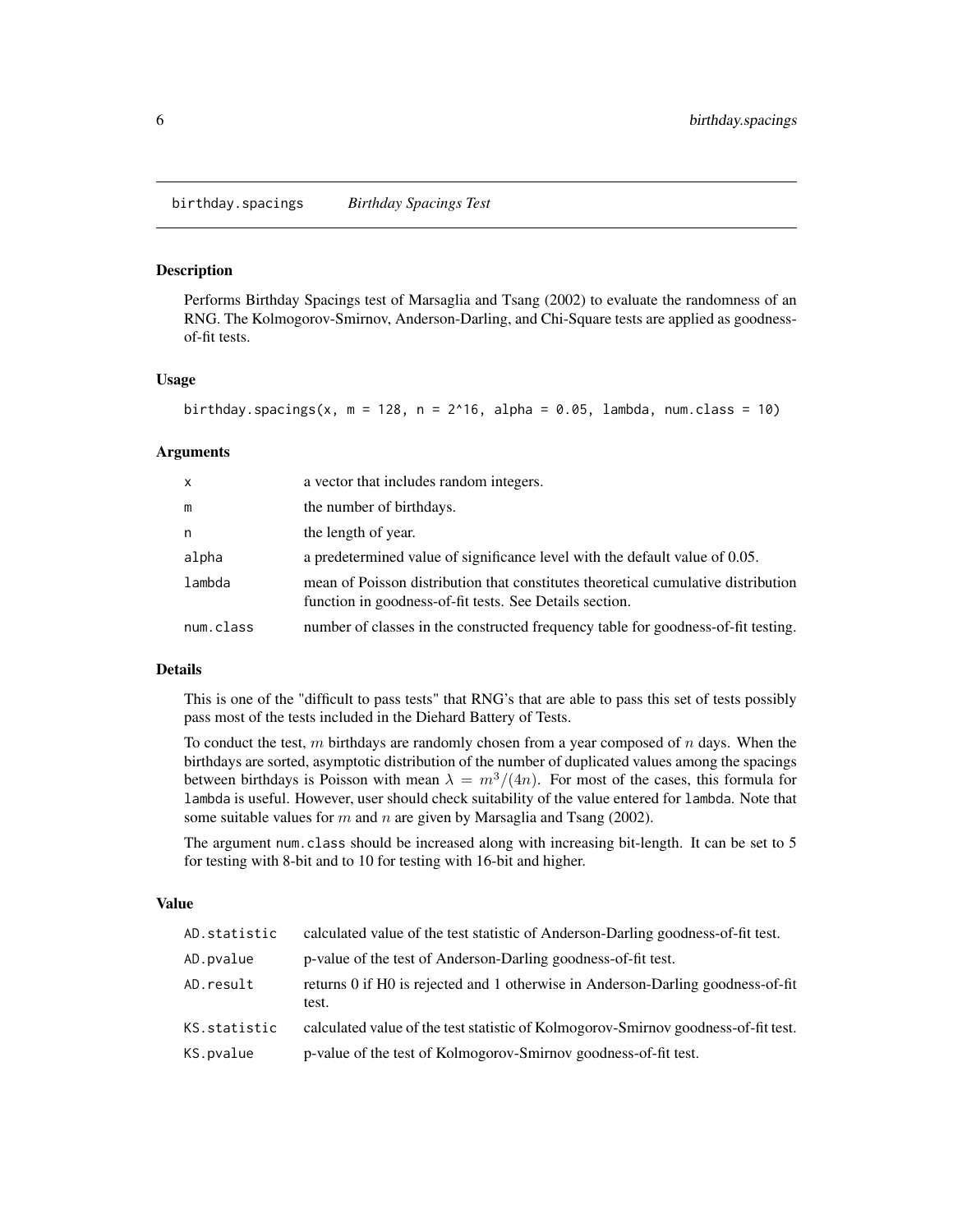### <span id="page-6-0"></span>book.stack 7

| KS.result    | returns 0 if H0 is rejected and 1 otherwise in Kolmogorov-Smirnov goodness-<br>of-fit test. |
|--------------|---------------------------------------------------------------------------------------------|
| CS.statistic | calculated value of the test statistic of Chi-Square goodness-of-fit test.                  |
| CS.pvalue    | p-value of the test of Chi-Square goodness-of-fit test.                                     |
| CS.result    | returns 0 if H0 is rejected and 1 otherwise in Chi-Square goodness-of-fit test.             |

## Author(s)

Haydar Demirhan

Maintainer: Haydar Demirhan <haydarde@hacettepe.edu.tr>

### References

Marsaglia, G., Tsang, W.W., Some Difficult-to-pass tests of randomness. Journal of Statistical Software (2002), 7(3).

## Examples

```
RNGkind(kind = "L'Ecuyer-CMRG")
B=16 # Bit length is 16.
m=32 # Number of birthdays is 64.
n=2^{8}B # Length of year is 65536.
lambda=(m^3)/(4*n)
k=5000   # Generate 5000 integers.
x=round(runif(k,0,(2^B-1)))
alpha = 0.05test=birthday.spacings(x, m, n, alpha, lambda, num.class=10)
print(test)
```
<span id="page-6-1"></span>

| book.stack | <b>Book Stack Test</b> |
|------------|------------------------|
|------------|------------------------|

## Description

Performs Book Stack test of Ryabko and Monarev (2005) to evaluate the randomness of an RNG. The Chi-Square test is applied as the goodness-of-fit test.

## Usage

book.stack(x, B, k=2, alpha=0.05, bit=FALSE)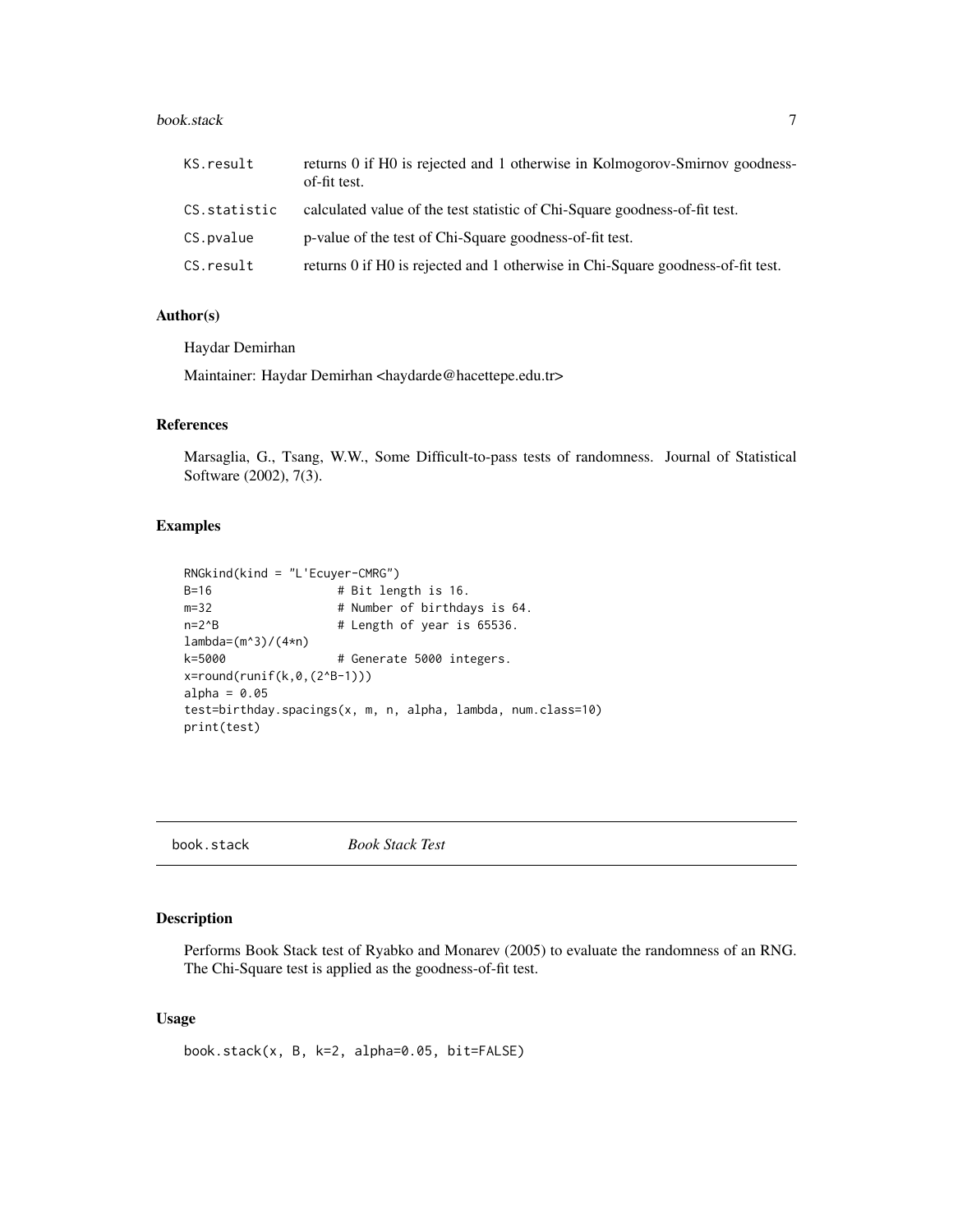### **Arguments**

| x     | a vector or matrix that includes random data. See details for further information.                                         |
|-------|----------------------------------------------------------------------------------------------------------------------------|
| B     | the length of words (B-bit) that the chippered file will be divided.                                                       |
| k     | the number of subsets that the alphabet will be divided. It should be chosen to<br>ensure $ x /k$ will be an integer.      |
| alpha | a predetermined value of significance level with the default value of 0.05.                                                |
| bit   | if x contains a sequence of bits, bit is set TRUE. Otherwise, a sequence of inte-<br>gers is entered and bit is set FALSE. |

### Details

If x contains a sequence of bits, then x should be a matrix of  $BxN$ , where N is the number of words (integers) generated by the RNG of interest. Otherwise, x is an Nx1 vector of the words. Because bits will be converted to base-10 before application of the test, implementation time will be shorter with integer input. Optimal value of  $N$ , which also represents the length of sample that is composed of B-bit words, is obtained by the optimal length of sample composed of bits  $(n)$  that is given by Ryabko and Monarev (2005) as  $n = B(2^{(1)}B/2)$ . For example, if  $B = 16$ , then  $n = 4096$  and the legth of alphabet is 65536. In this case, we need to enter 4096 bits or  $N = 4096/16 = 256$ integers. However, under the setting  $B = 32$ , the length of alphabet is 2^32 and we need to enter 65536. Note that it is hard to implement the test for  $B > 32$  due to the memory overflows. Therefore, this test is applicable for smaller values of B. In this test, because there is no asymptotic theoretical distribution introduced, only chi-square test is applied as goodness-of-fit test.

### Value

| statistic | calculated value of the test statistic.      |
|-----------|----------------------------------------------|
| p.value   | p-value of the Chi-Square test.              |
| BS.result | returns 0 if H0 is rejected and 1 otherwise. |

## Author(s)

Haydar Demirhan

Maintainer: Haydar Demirhan <haydarde@hacettepe.edu.tr>

### References

Ryabko, B.Ya., Monarev, V.A., Using information theory approach to randomness testing. Journal of Statistical Planning and Inference (2005), 133, 95–110.

```
RNGkind(kind = "L'Ecuyer-CMRG")
B=8 # Bit length is 8.
n=B*(2^(B/2)) # Number of required bits.
N=n/B # Number of integers to be generated.
x=round(runif(N,0,(2^B-1)))
```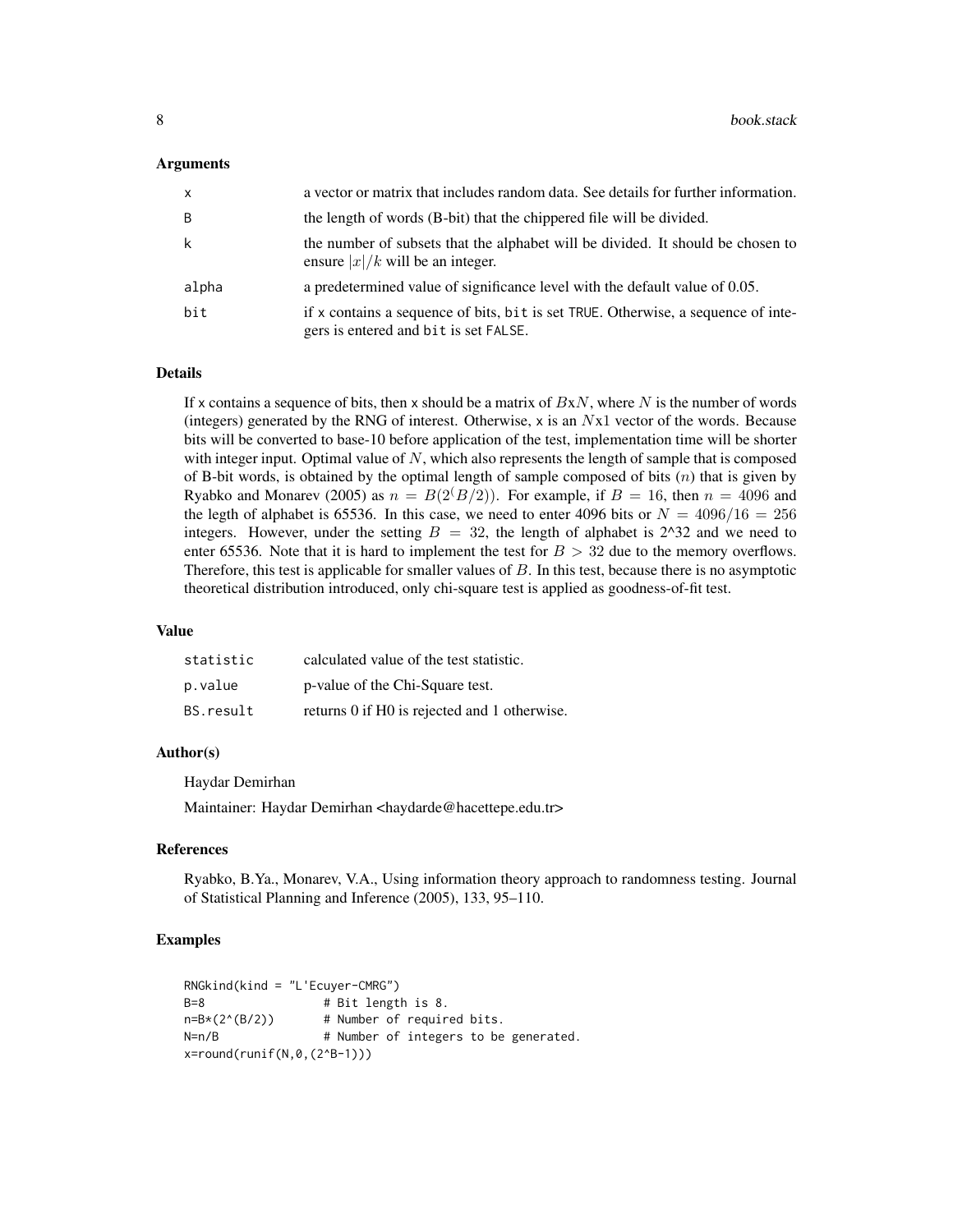## <span id="page-8-0"></span>CryptRndTest-internal 9

```
k=2 # Divide alphabet to two sub-sets.
alpha=0.05
test=book.stack(x, B, k, alpha, bit = FALSE)
print(test)
```
CryptRndTest-internal *Functions for internal use only*

## Description

Contains functions designed for internal use only.

### Author(s)

Haydar Demirhan

Maintainer: Haydar Demirhan <haydarde@hacettepe.edu.tr>

## See Also

[adaptive.chi.square](#page-3-1), [birthday.spacings](#page-5-1), [book.stack](#page-6-1), [GCD.test](#page-11-1), [GCD](#page-8-1).[GCD.q](#page-10-1), [GCD.big](#page-9-1), [random.walk.tests](#page-13-1), [topological.binary](#page-20-1), [Strlng2](#page-16-1), [Stirling2](#page-0-0)

<span id="page-8-1"></span>GCD *Greatest Common Divisor*

## Description

Finds the greatest common divisor (GCD) of two integers using a recursive approximation. In addition to the value of GCD, it generates the number of required iterations to find GCD.

## Usage

 $GCD(x, y, k = 0)$ 

## Arguments

| $\mathsf{x}$ | the first integer greater than zero.                                 |
|--------------|----------------------------------------------------------------------|
| <b>V</b>     | the second integer greater than zero.                                |
| k            | initial value for counting the number of steps. It must be set zero. |

## Value

| k | the number of required iterations to find GCD. |
|---|------------------------------------------------|
| g | the value of greatest common divisor.          |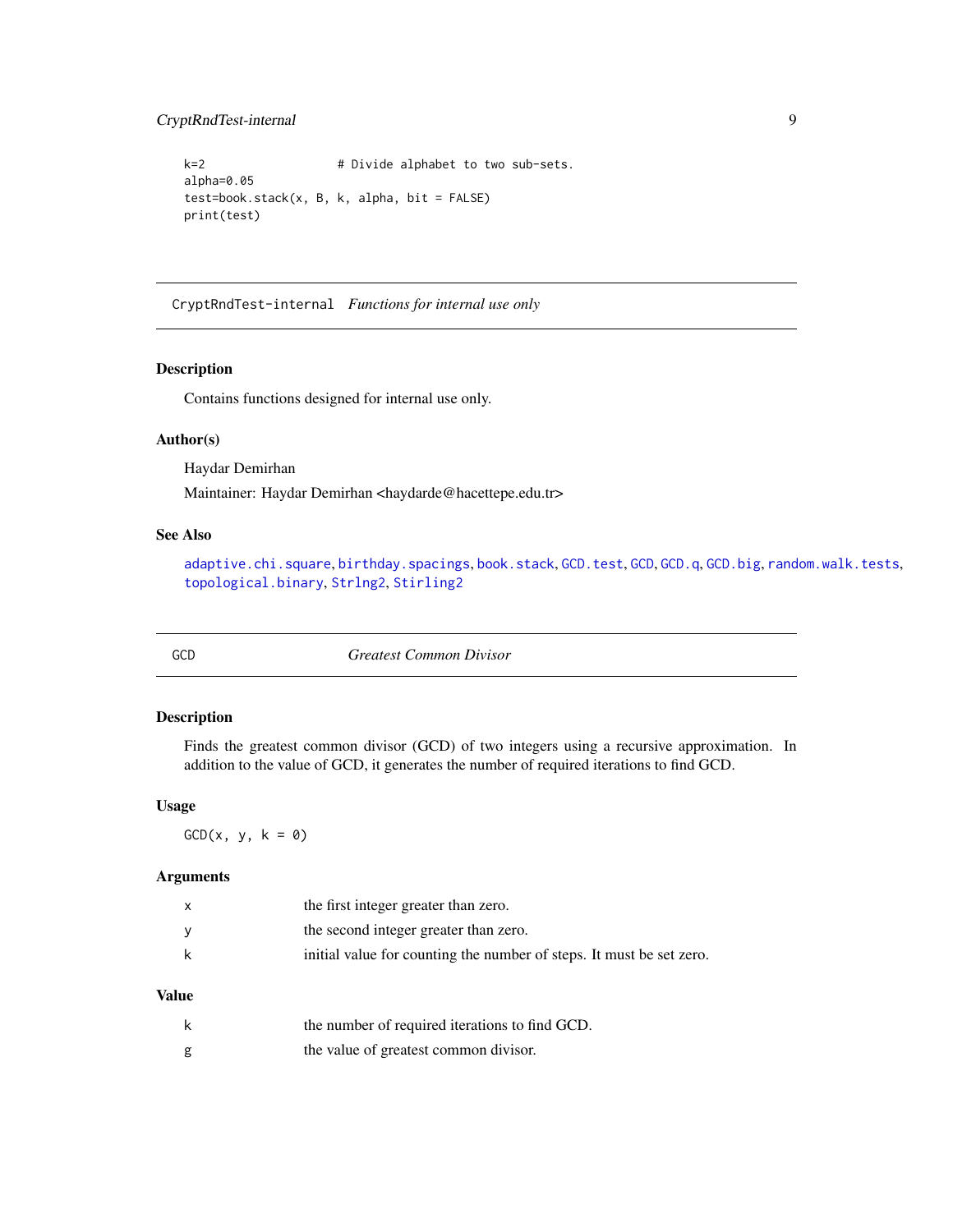## Author(s)

Haydar Demirhan

Maintainer: Haydar Demirhan <haydarde@hacettepe.edu.tr>

## Examples

```
result=GCD(4535,2451)
print(result)
result=GCD(35,2)
print(result)
```
<span id="page-9-1"></span>GCD.big *Greatest Common Divisor for Large Integers*

## Description

Finds the greatest common divisor (GCD) of two large integers. It utilizes multiple precision floating point numbers along with the package Rmpfr. In addition to the value of GCD, it generates the number of required iterations to find GCD and the sequence of partial quotients.

## Usage

GCD.big(x, y, B)

## Arguments

| х   | the first integer greater than zero.  |
|-----|---------------------------------------|
|     | the second integer greater than zero. |
| - R | default precision in bits.            |

## Value

|   | the number of required iterations to find GCD. |
|---|------------------------------------------------|
| a | the sequence of partial quotients.             |
| g | the value of greatest common divisor.          |

## Author(s)

Haydar Demirhan

Maintainer: Haydar Demirhan <haydarde@hacettepe.edu.tr>

```
result=GCD.big(14532710900972355716,4463510164971546043,64)
print(result)
```
<span id="page-9-0"></span>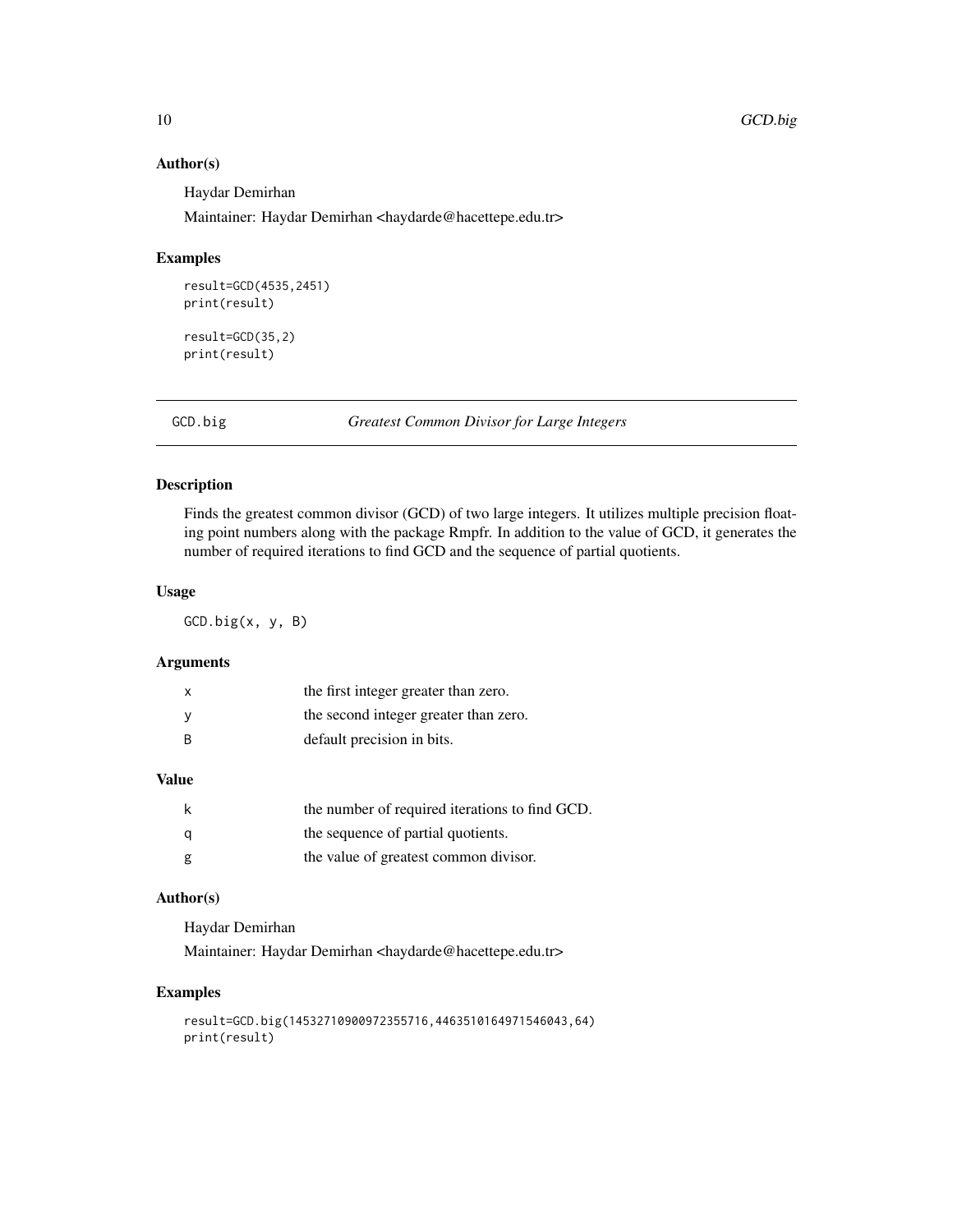<span id="page-10-1"></span><span id="page-10-0"></span>

## Description

Finds the greatest common divisor (GCD) of two integers using the Euclidean algorithm. In addition to the value of GCD, it generates the number of required iterations to find GCD and the sequence of partial quotients.

## Usage

 $GCD.q(x, y)$ 

## Arguments

| $\mathsf{x}$ | the first integer greater than zero.  |
|--------------|---------------------------------------|
| <b>V</b>     | the second integer greater than zero. |

## Value

| k | the number of required iterations to find GCD. |
|---|------------------------------------------------|
| a | the sequence of partial quotients.             |
| g | the value of greatest common divisor.          |

## Author(s)

Haydar Demirhan

Maintainer: Haydar Demirhan <haydarde@hacettepe.edu.tr>

## Examples

```
result=GCD.q(4535,2451)
print(result)
```
result=GCD.q(35,2) print(result)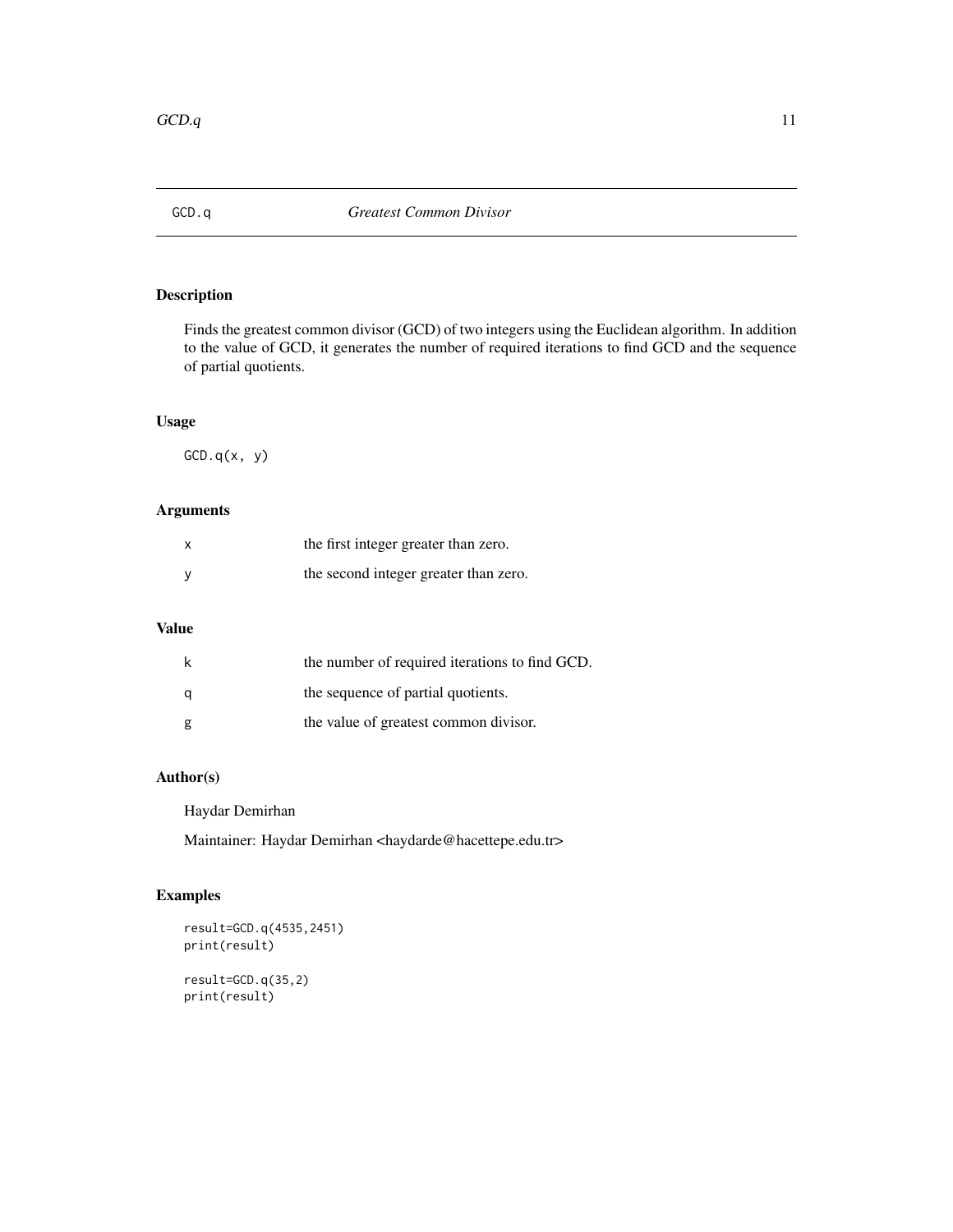### <span id="page-11-1"></span><span id="page-11-0"></span>Description

Performs Greatest Common Divisor (GCD) test of Marsaglia and Tsang (2002) to evaluate the randomness of an RNG. Randomness tests are conducted over two outputs of greatest common divisor operation, namely the number of required iterations and the value of greatest common divisor. The Kolmogorov-Smirnov, Anderson-Darling, Jarque-Bera, and Chi-Square tests are applied as goodness-of-fit tests when the test is conducted over the number of required iterations. The Kolmogorov-Smirnov and Chi-Square tests are applied as goodness-of-fit tests when the test is conducted over the value of greatest common divisor.

## Usage

 $GCD.test(x, B = 32, KS = TRUE, CSQ = TRUE, AD = TRUE, JB = TRUE,$ test.k = TRUE, test.g = TRUE, mu, sd, alpha =  $0.05$ )

## Arguments

| $\mathsf{x}$ | an $N \times 2$ matrix of integers that includes random data. See details for further<br>information.          |
|--------------|----------------------------------------------------------------------------------------------------------------|
| B            | the length of words (B-bit).                                                                                   |
| KS           | if TRUE, Kolmogorov-Smirnov goodness-of-fit test is applied.                                                   |
| <b>CSQ</b>   | if TRUE, Chi-Square goodness-of-fit test is applied.                                                           |
| AD           | if TRUE, Anderson-Darling goodness-of-fit test is applied.                                                     |
| JB           | if TRUE, Jarque-Bera goodness-of-fit test is applied.                                                          |
| test.k       | if TRUE, randomness test is applied over the number of required iterations of the<br>GCD operation.            |
| test.g       | if TRUE, randomness test is applied over the value of greatest common divisor.                                 |
| mu           | the mean of theoretical normal distribution that the number of required iterations<br>follows.                 |
| sd           | the standard deviation of theoretical normal distribution that the number of re-<br>quired iterations follows. |
| alpha        | a predetermined value of significance level with the default value of 0.05.                                    |

## Details

Total number of integers to be tested is divided into two sets and entered as x. The GCD operation is applied to each row of x.

The number of required iterations follows a normal distribution with parameters mu and sd. Values of mu and sd are obtained by Monte Carlo simulation and given by Marsaglia and Tsang (2002) for 32-bit setting. We obtained values of mu and sd for other bit settings as mu=4.2503, sd=1.650673 for 8-bits, mu=8.8772, sd=2.38282 for 16-bits, ...for 24-bits,...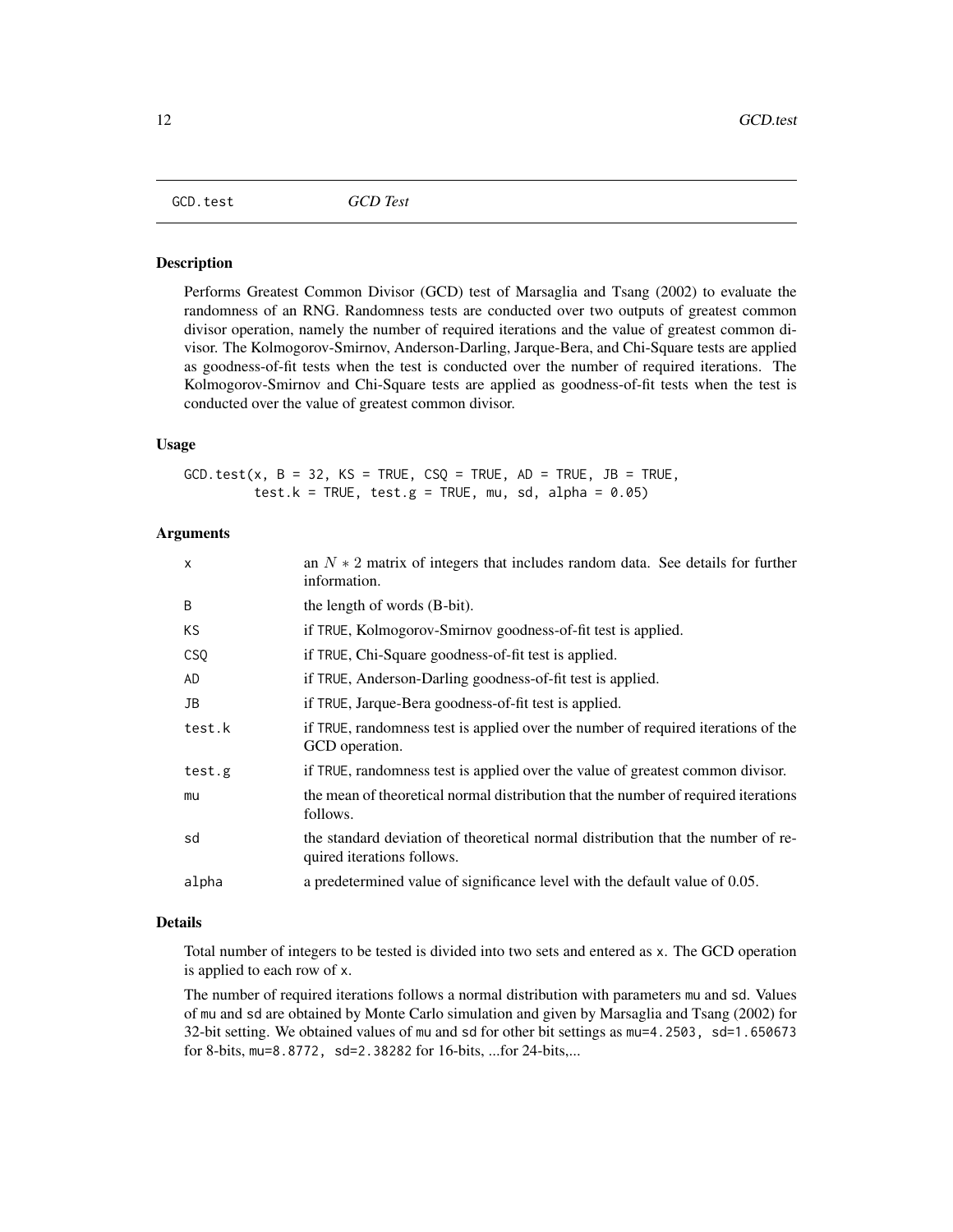## <span id="page-12-0"></span>GCD.test 13

## Value

| sig.value.k   | a $4x1$ vector of p-values. Elements of sig. value. k include p-value of Kolmogorov-<br>Smirnov and Chi-Square tests, respectively.                                 |
|---------------|---------------------------------------------------------------------------------------------------------------------------------------------------------------------|
| sig.value.g   | a $2x1$ vector of p-values. Elements of sig. value. g include p-value of Kolmogorov-<br>Smirnov, Chi-Square, Jarque-Bera, and Anderson-Darling tests, respectively. |
| KS.result.k   | returns 0 if H0 is rejected and 1 otherwise in Kolmogorov-Smirnov goodness-<br>of-fit test conducted over the number of required iterations.                        |
| CSO.result.k  | returns 0 if H0 is rejected and 1 otherwise in Chi-Square goodness-of-fit test<br>conducted over the number of required iterations.                                 |
| JB.result.k   | returns 0 if H0 is rejected and 1 otherwise in Jarque-Bera goodness-of-fit test<br>conducted over the number of required iterations.                                |
| AD.result.k   | returns 0 if H0 is rejected and 1 otherwise in Anderson-Darling goodness-of-fit<br>test conducted over the number of required iterations.                           |
| KS.result.g   | returns 0 if H0 is rejected and 1 otherwise in Kolmogorov-Smirnov goodness-<br>of-fit test conducted over the value of greatest common divisor.                     |
| CSO. result.g | returns 0 if H0 is rejected and 1 otherwise in Chi-Square goodness-of-fit test<br>conducted over the value of greatest common divisor.                              |

## Author(s)

Haydar Demirhan

Maintainer: Haydar Demirhan <haydarde@hacettepe.edu.tr>

## References

Marsaglia, G., Tsang, W.W., Some Difficult-to-pass tests of randomness. Journal of Statistical Software (2002), 7(3).

## See Also

See the function [GCD](#page-8-1) that provides detailed results for the greatest common divisor operation.

```
RNGkind(kind = "L'Ecuyer-CMRG")
B=16 # Bit length is 16.<br>k=250 # Generate 250 inte
                      # Generate 250 integers.
x=array(0,dim=c(k,2))
x[,1]=round(runif(k,0,(2^B-1)))
x[,2]=round(runif(k,0,(2^B-1)))
mu=8.8772
sd=2.38282
alpha = 0.05test=GCD.test(x,B=B,KS=TRUE,CSQ=TRUE,AD=TRUE,JB=TRUE,
               test.k=TRUE, test.g=TRUE, mu=mu, sd=sd, alpha=alpha)
print(test)
```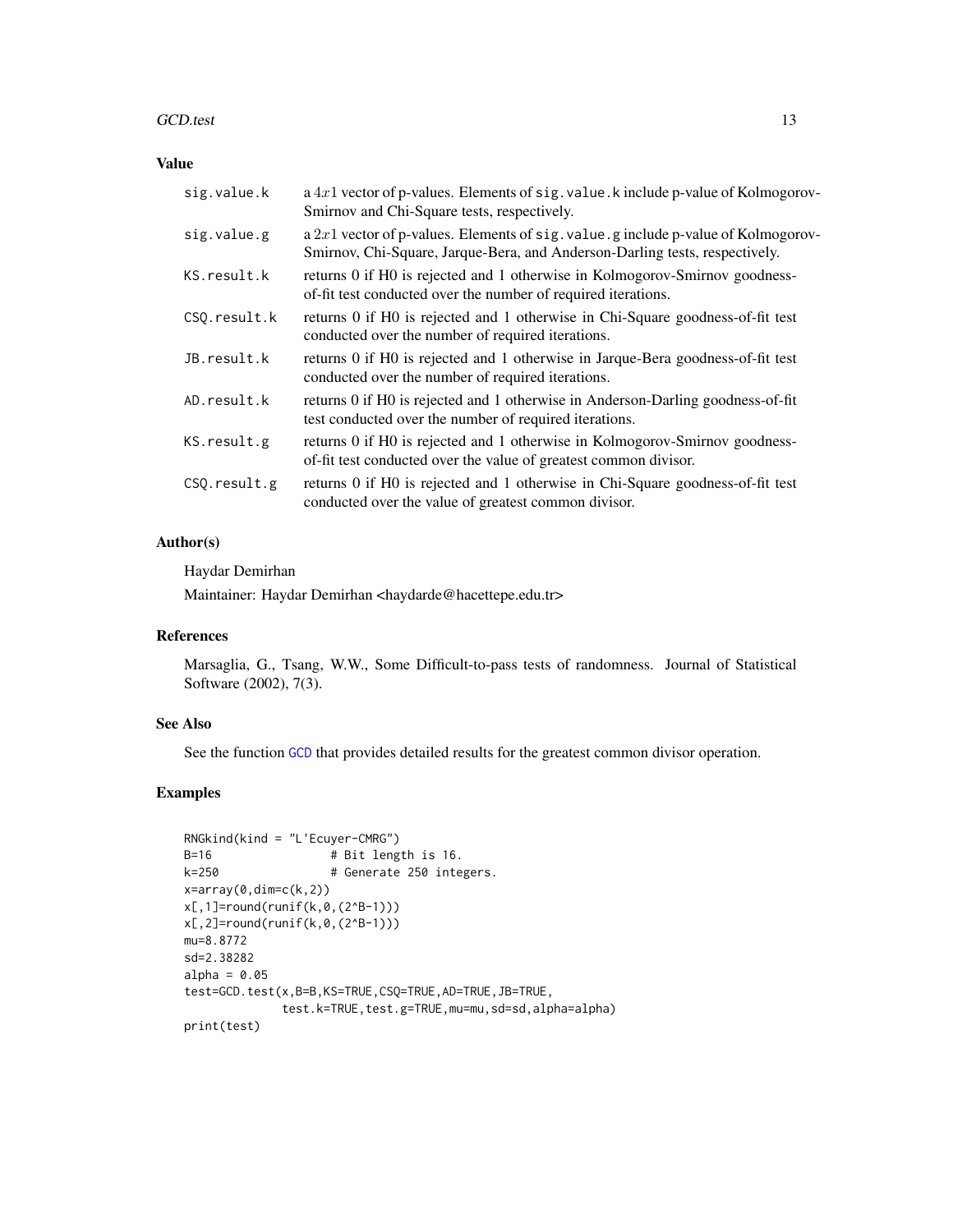<span id="page-13-0"></span>print.CryptRndTest *Print Test Results*

## Description

Prints a summary of test results.

## Usage

```
## S3 method for class 'CryptRndTest'
print(x, \ldots)
```
## Arguments

|          | an object including information to be printed. |
|----------|------------------------------------------------|
| $\cdots$ | other arguments.                               |

## Author(s)

Haydar Demirhan

Maintainer: Haydar Demirhan <haydarde@hacettepe.edu.tr>

<span id="page-13-1"></span>

## Description

Performs random walk tests of Doganaksoy et al. (2006) to evaluate the randomness of an RNG. It runs Random Walk Excursion, Random Walk Expansion, and Random Walk Height tests.

### Usage

random.walk.tests(x,  $B = 64$ , Excursion = TRUE, Expansion = TRUE, Height = TRUE, alpha =  $0.05$ )

## Arguments

| $\mathsf{x}$ | a matrix that includes random data in base-2 format. See details for further<br>information. |
|--------------|----------------------------------------------------------------------------------------------|
| B            | the length of words (B-bit). See Details section.                                            |
| Excursion    | if TRUE, Random Walk Excursion test is applied.                                              |
| Expansion    | if TRUE, Random Walk Expansion test is applied.                                              |
| Height       | if TRUE, Random Walk Height test is applied.                                                 |
| alpha        | a predetermined value of significance level with the default value of 0.05.                  |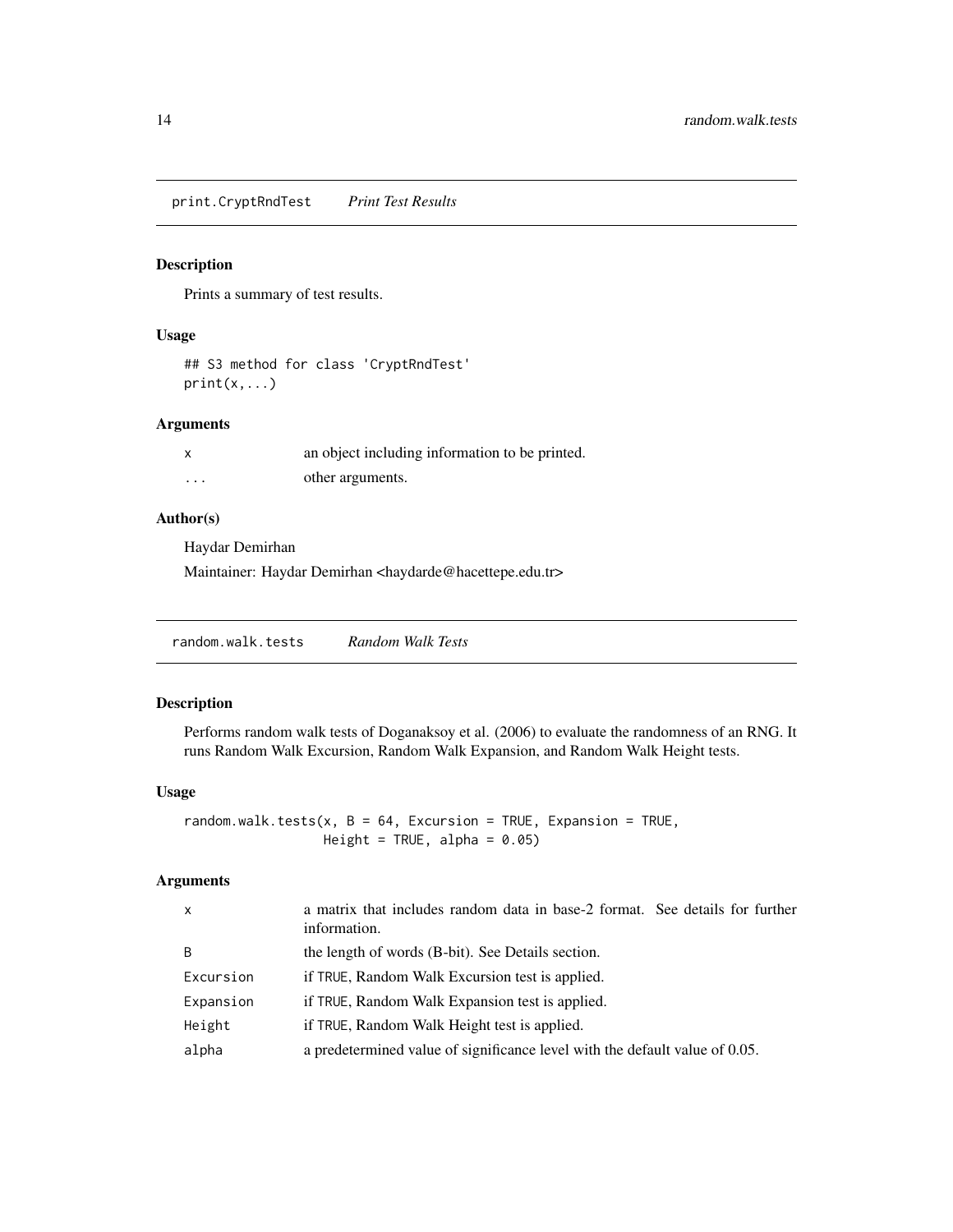## Details

Argument x should be entered as a matrix of bits of dimension  $Bxk$ , where k is the number of words (integers) generated by the RNG of interest.

If Excursion is TRUE, B takes the values 16, 32, 64, 128, and 256. If Height is TRUE, B takes 64, 128, 256, 512, and 1024. If Expansion is TRUE, B takes 32, 64, and 128. Because theoretical cumulative distribution functions for the other word lengths, random.walk.tests() performs tests under given bit settings. If one of the tests is not applied, all the results related with that test in output are set to -1.

### Value

AD.statistic.Excursion

value of test statistic of Anderson-Darling goodness-of-fit test conducted after application of Random Walk Excursion procedure.

### KS.statistic.Excursion

value of test statistic of Kolmogorov-Smirnov goodness-of-fit test conducted after application of Random Walk Excursion procedure.

### CS.statistic.Excursion

value of test statistic of Chi-Square goodness-of-fit test conducted after application of Random Walk Excursion procedure.

### AD.pvalue.Excursion

p-value of Anderson-Darling goodness-of-fit test conducted after application of Random Walk Excursion procedure.

### KS.pvalue.Excursion

p-value of Kolmogorov-Smirnov goodness-of-fit test conducted after application of Random Walk Excursion procedure.

## CS.pvalue.Excursion

p-value of Chi-Square goodness-of-fit test conducted after application of Random Walk Excursion procedure.

### AD.result.Excursion

returns 0 if H0 is rejected and 1 otherwise in Anderson-Darling goodness-of-fit test conducted after application of Random Walk Excursion procedure.

### KS.result.Excursion

returns 0 if H0 is rejected and 1 otherwise in Kolmogorov-Smirnov goodnessof-fit test conducted after application of Random Walk Excursion procedure.

### CS.result.Excursion

returns 0 if H0 is rejected and 1 otherwise in Chi-Square goodness-of-fit test conducted after application of Random Walk Excursion procedure.

## AD.statistic.Expansion

value of test statistic of Anderson-Darling goodness-of-fit test conducted after application of Random Walk Expansion procedure.

### KS.statistic.Expansion

value of test statistic of Kolmogorov-Smirnov goodness-of-fit test conducted after application of Random Walk Expansion procedure.

### CS.statistic.Expansion

value of test statistic of Chi-Square goodness-of-fit test conducted after application of Random Walk Expansion procedure.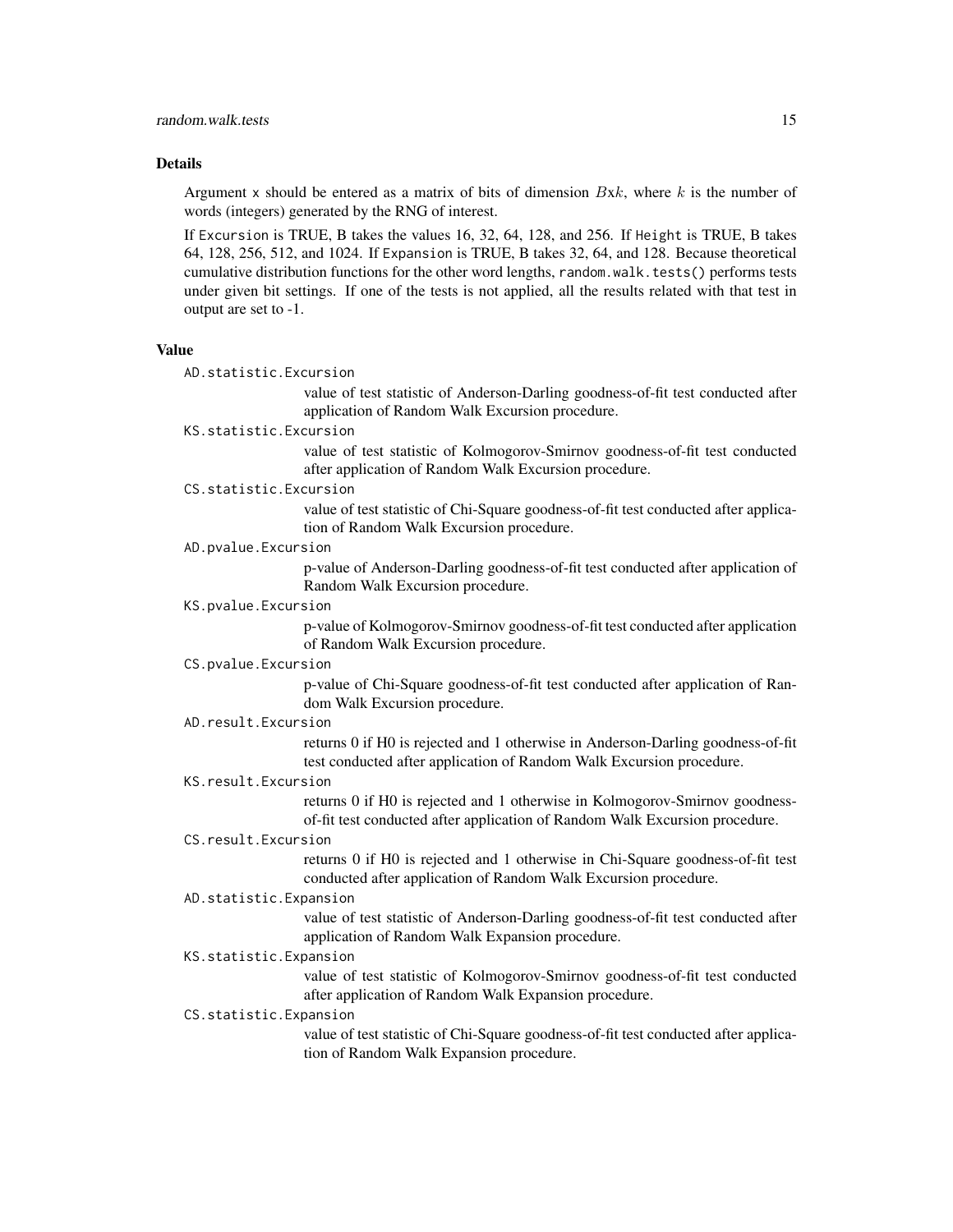| AD.pvalue.Expansion |  |
|---------------------|--|
|                     |  |

p-value of Anderson-Darling goodness-of-fit test conducted after application of Random Walk Expansion procedure.

### KS.pvalue.Expansion

p-value of Kolmogorov-Smirnov goodness-of-fit test conducted after application of Random Walk Expansion procedure.

### CS.pvalue.Expansion

p-value of Chi-Square goodness-of-fit test conducted after application of Random Walk Expansion procedure.

### AD.result.Expansion

returns 0 if H0 is rejected and 1 otherwise in Anderson-Darling goodness-of-fit test conducted after application of Random Walk Expansion procedure.

### KS.result.Expansion

returns 0 if H0 is rejected and 1 otherwise in Kolmogorov-Smirnov goodnessof-fit test conducted after application of Random Walk Expansion procedure.

### CS.result.Expansion

returns 0 if H0 is rejected and 1 otherwise in Chi-Square goodness-of-fit test conducted after application of Random Walk Expansion procedure.

### AD.statistic.Height

value of test statistic of Anderson-Darling goodness-of-fit test conducted after application of Random Walk Height procedure.

### KS.statistic.Height

value of test statistic of Kolmogorov-Smirnov goodness-of-fit test conducted after application of Random Walk Height procedure.

### CS.statistic.Height

value of test statistic of Chi-Square goodness-of-fit test conducted after application of Random Walk Height procedure.

### AD.pvalue.Height

p-value of Anderson-Darling goodness-of-fit test conducted after application of Random Walk Height procedure.

## KS.pvalue.Height

p-value of Kolmogorov-Smirnov goodness-of-fit test conducted after application of Random Walk Height procedure.

### CS.pvalue.Height

p-value of Chi-Square goodness-of-fit test conducted after application of Random Walk Height procedure.

### AD.result.Height

returns 0 if H0 is rejected and 1 otherwise in Anderson-Darling goodness-of-fit test conducted after application of Random Walk Height procedure.

## KS.result.Height

returns 0 if H0 is rejected and 1 otherwise in Kolmogorov-Smirnov goodnessof-fit test conducted after application of Random Walk Height procedure.

## CS.result.Height

returns 0 if H0 is rejected and 1 otherwise in Chi-Square goodness-of-fit test conducted after application of Random Walk Height procedure.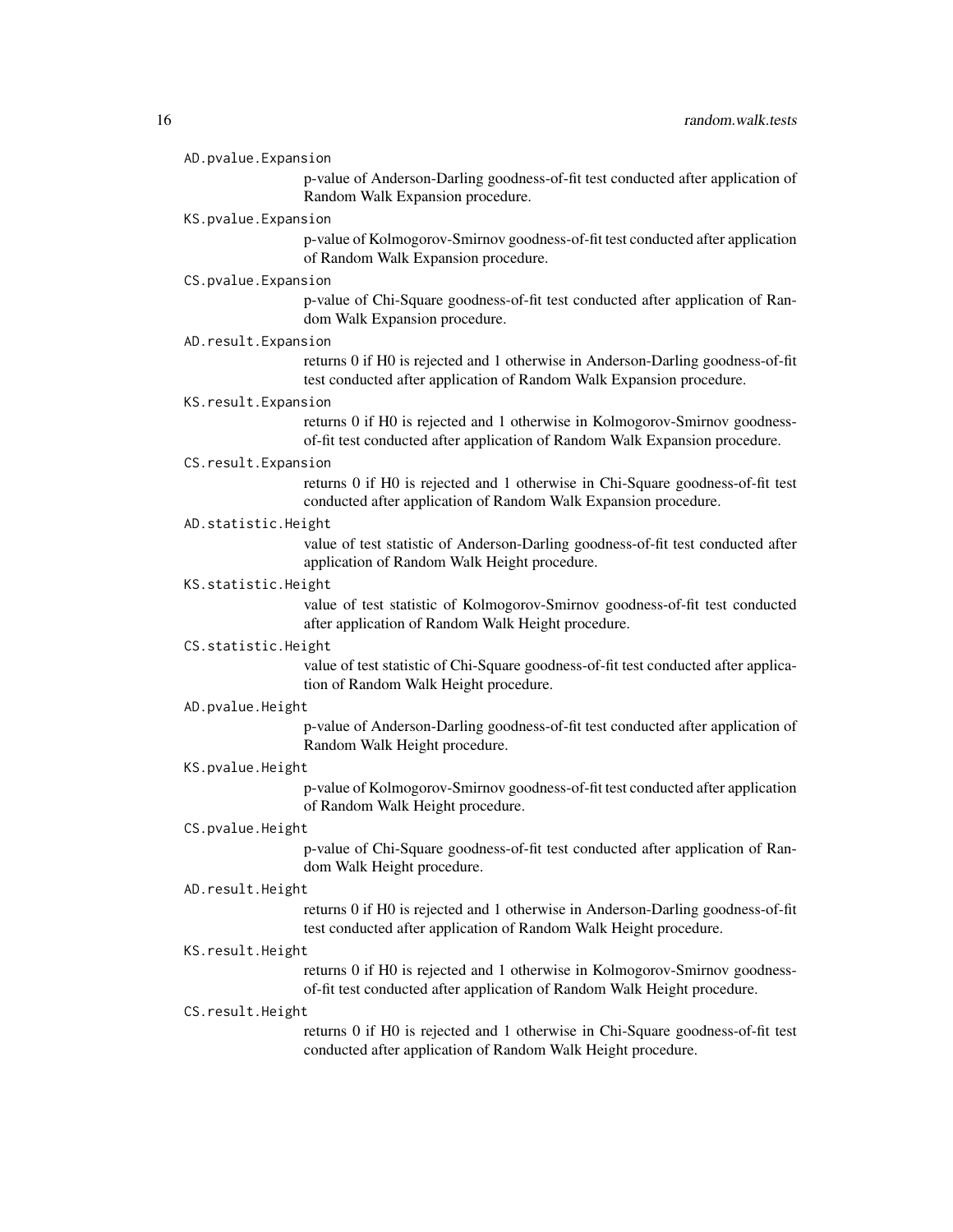### <span id="page-16-0"></span> $Strln g2$  17

## Author(s)

Haydar Demirhan

Maintainer: Haydar Demirhan <haydarde@hacettepe.edu.tr>

### References

Doganaksoy, A., Calik, C., Sulak, F., Turan, M.S., New randomness tests using random walk, In: National Cryptology Symposium II, (2006), Ankara, Turkey.

## Examples

```
RNGkind(kind = "Super-Duper")
B=64 # Bit length is 64.
k=500 # Generate 500 integers.
dat=round(runif(k,0,(2^B-1)))
x=sfsmisc::digitsBase(dat, base= 2, B) #Convert to base 2
alpha = 0.05test=random.walk.tests(x, B, Excursion = TRUE, Expansion = TRUE, Height = TRUE, alpha)
print(test)
```
<span id="page-16-1"></span>

Strlng2 *Stirling Number of The Second Kind*

### Description

Asymptotically computes natural logarithm of Stirling numbers of the second kind for large values of inputs by the approach of Bleick and Wang (1954) and Temme (1993). For small or moderate values of inputs, this function is not as precise as available functions.

### Usage

Strlng2(n, k, log = TRUE)

### Arguments

|     | positive integer greater than zero.                                                |
|-----|------------------------------------------------------------------------------------|
| k   | positive integer between 1 and n.                                                  |
| log | if TRUE, natural logarithm of the Stirling numbers of the second kind is returned. |

## Details

Due to the overflows in the calculation of large factorials, an asymptotic calculation of the Stirling numbers of the second kind is required. This function makes use of Lambert W function to calculate the Stirling numbers of the second kind with large values of n and k.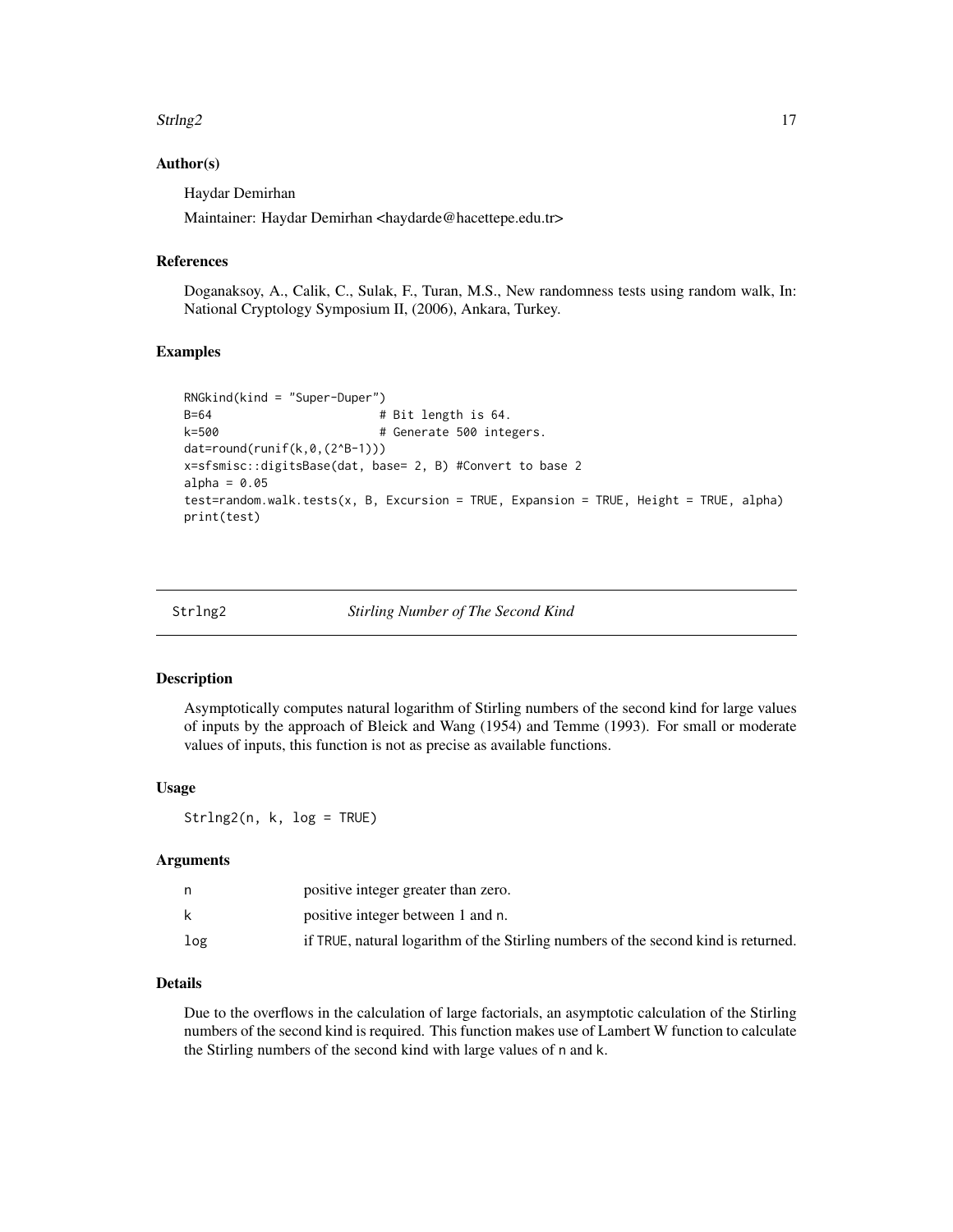## <span id="page-17-0"></span>Value

Stirling.num the corresponding Stirling number of the second kind to the pair  $(n, k)$ .

## Author(s)

Haydar Demirhan

Maintainer: Haydar Demirhan <haydarde@hacettepe.edu.tr>

### References

Bleick, W.W., Wang, P.C.C., Asymptotics of Stirling Numbers of the Second Kind. Proceedings of the American Mathematical Society (1974), 42(2), 575–580.

Temme, N.M., Asymptotic estimates of Stirling numbers. Studies in Applied Mathematics (1993), 89, 233–243.

### See Also

See also Stirling2 function from the package copula.

### Examples

```
# When n = 10 and k = 4, exact value is 34105
gmp::Stirling2(10,4)
Strlng2(10,4,log=FALSE)
# ---- Moderate values of n and k ----
# When n = 30 and k = 20, exact value is 581535955088511150
log(581535955088511150)-log(gmp::Stirling2(30,20))
log(581535955088511150)-Strlng2(30,20,log=TRUE)
# ---- Large values of n and k ----
gmp::Stirling2(50,10)
Strlng2(50,10,log=FALSE)
```
TBT.criticalValue *Critical value for Topological Binary Test*

## Description

Approximately computes cumulative distribution function of the test statistic of the Topological Binary Test of Alcover et al. (2013) and finds the required critical value for the test.

## Usage

```
TBT.criticalValue(m, k, alpha = 0.01, cdf = FALSE, exact = TRUE)
```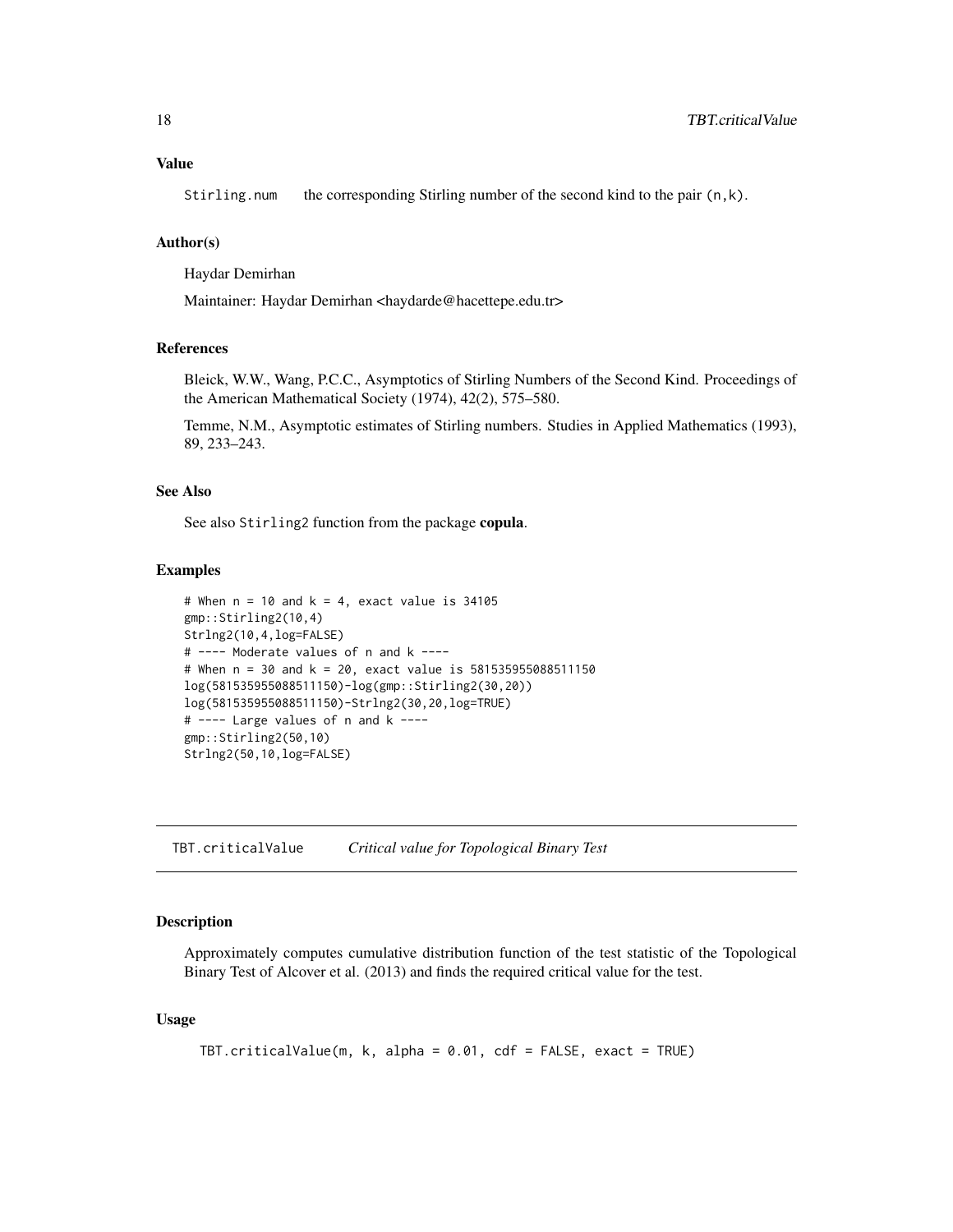## TBT.criticalValue 19

## Arguments

| m     | the length of words (B-bit) in Topological Binary Test.                                                                                                                                                                                                                          |
|-------|----------------------------------------------------------------------------------------------------------------------------------------------------------------------------------------------------------------------------------------------------------------------------------|
| k     | the number of words (integers) generated by the RNG of interest that will be<br>tested.                                                                                                                                                                                          |
| alpha | a predetermined value of type-I error with the default value of 0.05.                                                                                                                                                                                                            |
| cdf   | if TRUE, the cumulative distribution function of the test statistic is stored and<br>printed.                                                                                                                                                                                    |
| exact | if TRUE, the function Stirling 2 from the package <b>gmp</b> is used to calculate the<br>Stirling numbers of the second kind in the case that the function Strlng2 from<br>the package CryptRndTest returns a NaN. Otherwise, nothing is done for NaN's<br>generated by Strlng2. |

## Details

The function TBT.criticalValue lists the cumulative probabilities greater than zero if cdf is set to TRUE.

A correction factor is applied to improve accuracy of the the function Strlng2 in the computation of probabilities. Accuracy of the computations decreases with increasing value of m.

## Value

| prob  | a vector containing the cumulative probabilities corresponding to the values in<br>value. |
|-------|-------------------------------------------------------------------------------------------|
| value | a vector containing the values of the test statistic.                                     |
|       | critical value critical value of the test statistic corresponding to alpha.               |

### Author(s)

Haydar Demirhan

Maintainer: Haydar Demirhan <haydarde@hacettepe.edu.tr>

## References

Alcover, P.M., Guillamon, A., Ruiz, M.C., A new randomness test for bit sequences. Informatica (2013), 24(3), 339–356.

## Examples

# Critical values for the Topological Binary Test at 0.01 and 0.05 levels of significance.

TBT.criticalValue(m=8, k=256, alpha=0.01, cdf=FALSE, exact=FALSE) TBT.criticalValue(m=8, k=256, alpha=0.05, cdf=FALSE, exact=FALSE)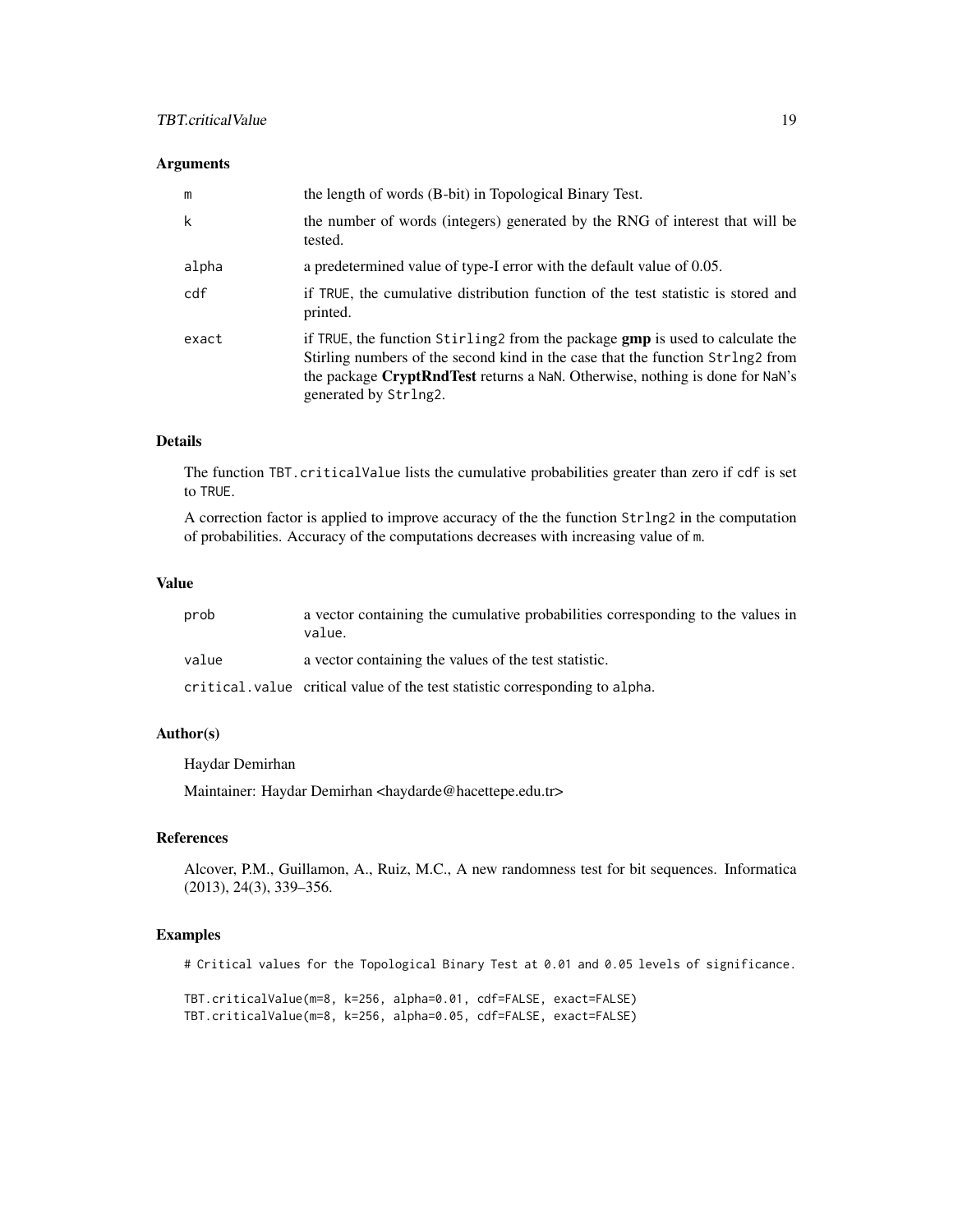<span id="page-19-0"></span>

## Description

Converts large integers form base 2 to base 10 using mpfr numbers by Pmpfr package.

## Usage

 $to$ BaseTen(x,  $m = 128$ , prec = 256, toFile = FALSE, file)

## Arguments

| X      | an m-by-k binary matrix including the data in base 2. |
|--------|-------------------------------------------------------|
| m      | desired bit length in the output.                     |
| prec   | precision of the calculations.                        |
| toFile | if TRUE, the resulting numbers are written on a file. |
| file   | the path of the file to which the output is written.  |
|        |                                                       |

## Value

dat an m-by-k matrix that contains the input data in base 10 format.

## Author(s)

Haydar Demirhan

Maintainer: Haydar Demirhan <haydarde@hacettepe.edu.tr>

toBaseTwo *Convert form Base 10 to 2*

## Description

Converts large integers form base 10 to base 2 using mpfr numbers by Pmpfr package.

## Usage

toBaseTwo(x,  $m = 128$ , prec = 512, num.CPU = 4)

## Arguments

| x       | an mpfr vector including the data in base 10.               |
|---------|-------------------------------------------------------------|
| m       | desired bit length in the output.                           |
| prec    | precision of the calculations.                              |
| num.CPU | the number of CPUs that will be used in parallel computing. |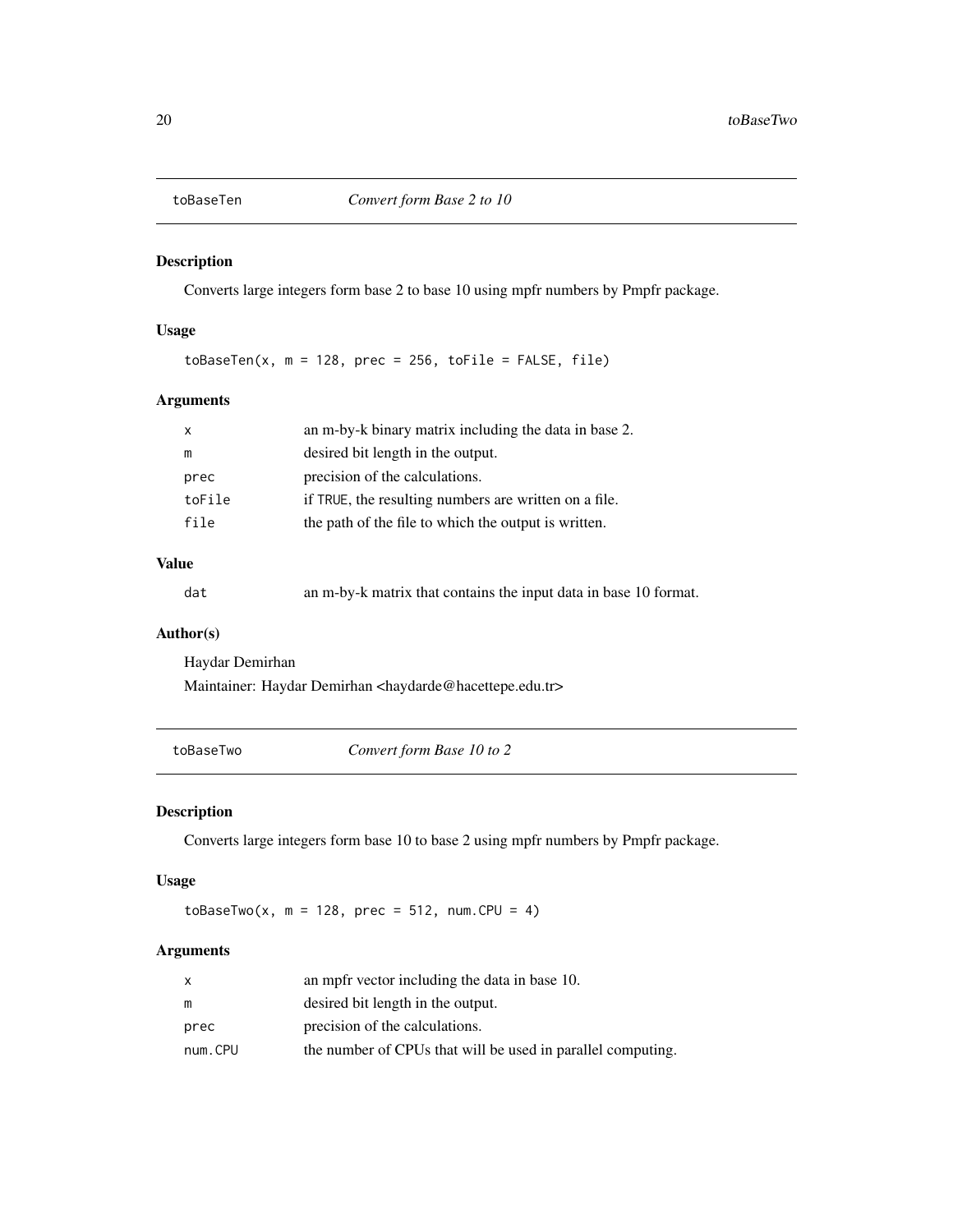## <span id="page-20-0"></span>topological.binary 21

### Details

The function toBaseTwo utilizes the package parallel to make calculation utilizing parallel computing.

## Value

r.bit a list of mpfr numbers that contains the input data in base 2 format.

### Author(s)

Haydar Demirhan

Maintainer: Haydar Demirhan <haydarde@hacettepe.edu.tr>

<span id="page-20-1"></span>topological.binary *Topological Binary Test*

### Description

Performs Topological Binary Test of Alcover et al. (2013) to evaluate the randomness of an RNG. No additional goodness-of-fit test is applied after calculation of test statistic of Topological Binary Test.

## Usage

```
topological.binary(x, B, alpha = 0.05, critical.value)
```
## Arguments

| $\mathsf{x}$ | a matrix that includes random data in base-2 format. See details for further<br>information.                                                            |  |
|--------------|---------------------------------------------------------------------------------------------------------------------------------------------------------|--|
| B            | the length of words (B-bit).                                                                                                                            |  |
| alpha        | a predetermined value of significance level with the default value of 0.05.                                                                             |  |
|              | critical value a value used to decide whether to reject the null hypothesis at the significance<br>level of alpha. See details for further information. |  |

### Details

The argument x should be entered as a matrix of bits of dimension  $Bxk$ , where k is the number of words (integers) generated by the RNG of interest.

The argument critical.value should be calculated regarding the value of B. For  $B = 8, ..., 16$ , values of critical.value are tabulated by Alcover et al. (2013) and calculation procedure of critical.value for the values greater than 16 is described therein. The tabulated values can be used if the number of words  $(k)$  is equal to  $2^B$ . Otherwise, it should be calculated over the given cumulative distribution function by Alcover et al. (2013). For example, if  $k = 10<sup>4</sup>$ , then <code>critical.value</code> $= 9245$  and if  $k = 2*10^4$ , then <code>critical.value</code>  $= 19999$ .

Topological binary test is itself constitutes a goodness-of-fit test based on the number of different B-bit patterns among the non-overlapping B-bit blocks composed of the input sequence of bits.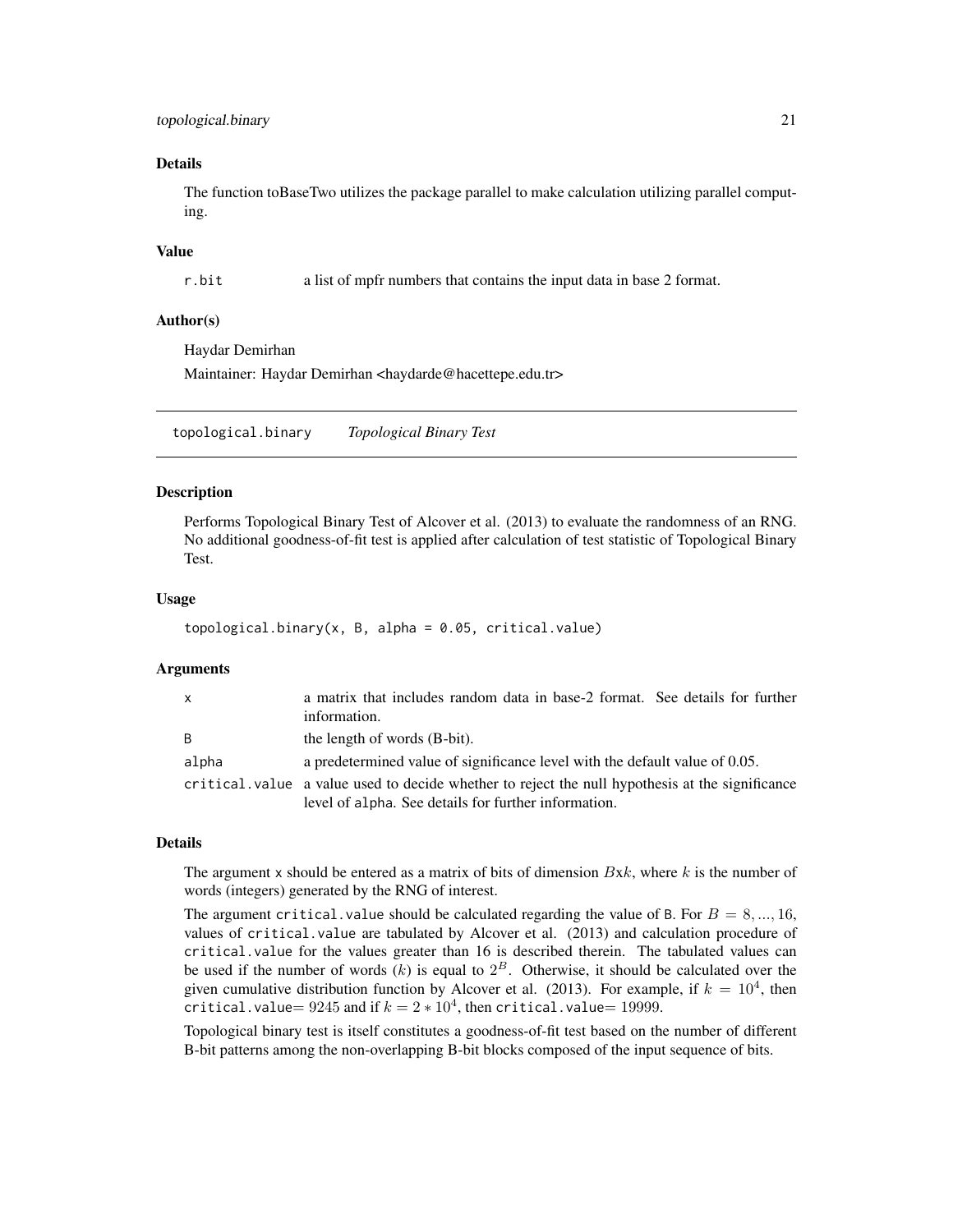## Value

| statistic  | calculated value of the test statistic.      |
|------------|----------------------------------------------|
| result.TBT | returns 0 if H0 is rejected and 1 otherwise. |

## Author(s)

Haydar Demirhan

Maintainer: Haydar Demirhan <haydarde@hacettepe.edu.tr>

## References

Alcover, P.M., Guillamon, A., Ruiz, M.C., A new randomness test for bit sequences. Informatica (2013), 24(3), 339–356.

```
RNGkind(kind = "Super-Duper")
B=16 # Bit length is 16.
k=5000 and # 4 Generate 5000 integers.
dat=round(runif(k,0,(2^B-1)))
x=sfsmisc::digitsBase(dat, base= 2, B) #Convert to base 2
alpha = 0.05critical.value=9245 #Obtained for B = 16
test=topological.binary(x, B, alpha, critical.value)
print(test)
```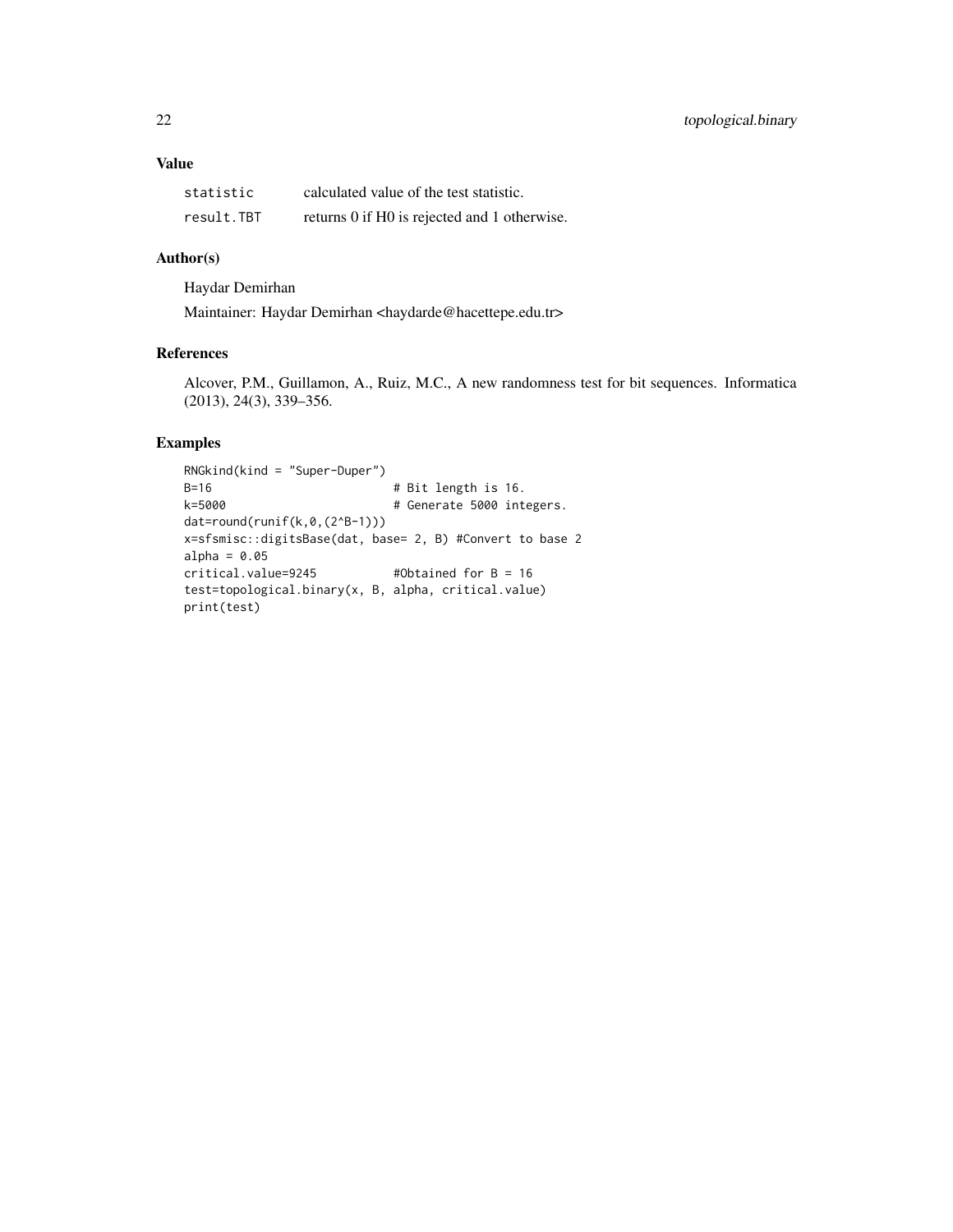# <span id="page-22-0"></span>**Index**

∗Topic Anderson-Darling, chi-Square, goodness-of-fit test, greatest common divisor, Stirling numbers of the second kind, Jarque-Bera, Kolmogorov-Smirnov, nonparametric, randomness test CryptRndTest-package, [2](#page-1-0) ∗Topic Anderson-Darling birthday.spacings, [6](#page-5-0) GCD.test, [12](#page-11-0) random.walk.tests, [14](#page-13-0) ∗Topic Chi-Square birthday.spacings, [6](#page-5-0) book.stack, [7](#page-6-0) GCD.test, [12](#page-11-0) random.walk.tests, [14](#page-13-0) ∗Topic Jarque-Bera GCD.test, [12](#page-11-0) ∗Topic Kolmogorov-Smirnov birthday.spacings, [6](#page-5-0) GCD.test, [12](#page-11-0) random.walk.tests, [14](#page-13-0) ∗Topic approximation Strlng2, [17](#page-16-0) ∗Topic critical value TBT.criticalValue, [18](#page-17-0) ∗Topic goodness-of-fit test adaptive.chi.square, [4](#page-3-0) birthday.spacings, [6](#page-5-0) book.stack, [7](#page-6-0) GCD.test, [12](#page-11-0) random.walk.tests, [14](#page-13-0) ∗Topic large factorials Strlng2, [17](#page-16-0) ∗Topic nonparametric adaptive.chi.square, [4](#page-3-0) birthday.spacings, [6](#page-5-0)

book.stack, [7](#page-6-0) GCD.test, [12](#page-11-0) random.walk.tests, [14](#page-13-0) topological.binary, [21](#page-20-0) ∗Topic randomness test adaptive.chi.square, [4](#page-3-0) birthday.spacings, [6](#page-5-0) book.stack, [7](#page-6-0) GCD.test, [12](#page-11-0) random.walk.tests, [14](#page-13-0) topological.binary, [21](#page-20-0) adaptive.chi.square, *[3](#page-2-0)*, [4,](#page-3-0) *[9](#page-8-0)* adaptive.chi.square.default *(*CryptRndTest-internal*)*, [9](#page-8-0) adaptive.chi.square.main *(*CryptRndTest-internal*)*, [9](#page-8-0) birthday.spacings, *[3](#page-2-0)*, [6,](#page-5-0) *[9](#page-8-0)* birthday.spacings.default *(*CryptRndTest-internal*)*, [9](#page-8-0) birthday.spacings.main *(*CryptRndTest-internal*)*, [9](#page-8-0) book.stack, *[3](#page-2-0)*, [7,](#page-6-0) *[9](#page-8-0)* book.stack.default *(*CryptRndTest-internal*)*, [9](#page-8-0) book.stack.main *(*CryptRndTest-internal*)*, [9](#page-8-0) check *(*CryptRndTest-internal*)*, [9](#page-8-0) CryptRndTest *(*CryptRndTest-package*)*, [2](#page-1-0) CryptRndTest-internal, [9](#page-8-0) CryptRndTest-package, [2](#page-1-0) dogumGunuAraliklari *(*CryptRndTest-internal*)*, [9](#page-8-0) GCD, *[3](#page-2-0)*, *[9](#page-8-0)*, [9,](#page-8-0) *[13](#page-12-0)* GCD.big, *[3](#page-2-0)*, *[9](#page-8-0)*, [10](#page-9-0) GCD.q, *[3](#page-2-0)*, *[9](#page-8-0)*, [11](#page-10-0) GCD.test, *[3](#page-2-0)*, *[9](#page-8-0)*, [12](#page-11-0)